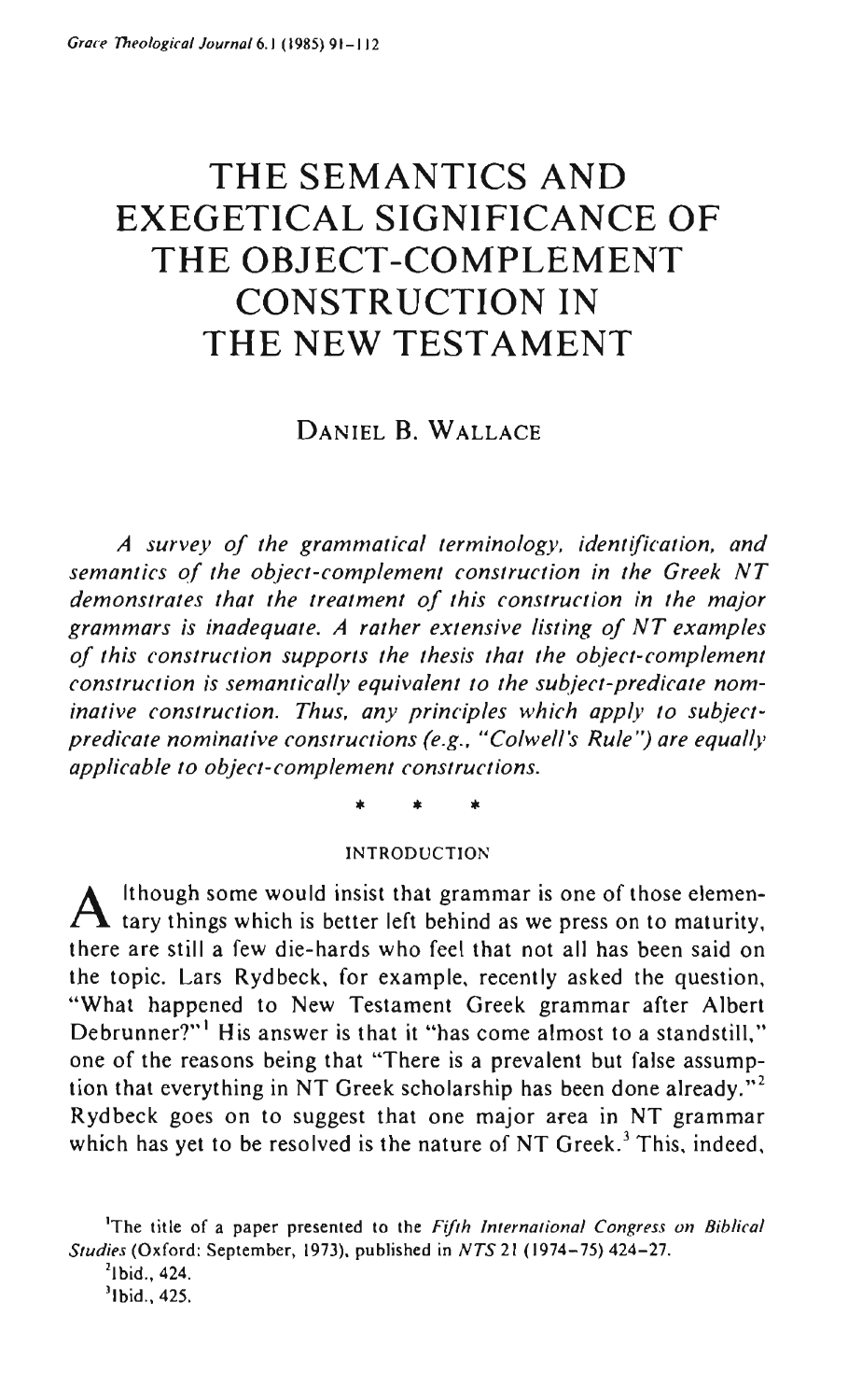is a critical issue; but there are others. Among them is the relation of structure to semantics. This is a problem area because most grammars are satisfied with presenting the structural phenomena of the NT in a *descriptive* manner (i.e., a mere tagging of structures as belonging to certain syntactical categories), while hardly raising the question of the *differences* in the fields of meaning that 'synonymous' structures can possess: One construction which can be profitably put through the structure-semantics grid is that of the object-complement double accusative.

#### DEFINITION OF TERMS

Not all are agreed on which terms to use when describing this grammatical phenomenon. Thus it is appropriate to begin by defining terms.

#### *Double Accusative*

The nomenclature "double accusative" is customarily used in grammars to refer to two different kinds of constructions:' (I) a person-thing double accusative (in which a verb takes two direct objects in the accusative, one being the person affected, the other being the thing effected); and (2) an object-complement double

**4Sorne specific areas of inquiry with reference to this problem are: the genitive of**  possession vs. the dative of possession; the simple infinitive vs. the genitive articular infinitive (or είς/πρός plus the accusative articular infinitive) to express purpose; the **overlap in the use of simple cases and prepositions plus cases (e.g., simple dative vs. EV plus the dative); the anarthrous generic noun vs. the articular generic noun; the various structures used to express result, causality, etc. To be sure, some of these topics are discussed in the grammars. but as of yet, grammars by and large make no attempt to**  be systematic in dealing with the *differences* in the fields of meaning that 'synonymous' **structures can have.** 

**5There are other double accusative constructions as well, but which occur so infrequently as to call for little attention in the grammars. Besides the person-thing and object-complement constructions, BDF list the "accusative of object and cognate**  accusative" and "accusative of object and of result'" (86-87).

'Cf. BDF. 85; A. T. Robertson. *A Grammar of the Greek New Testament in the*  Light of Historical Research (4th ed.; Nashville: Broadman. 1934) 482-84; G. B. Winer, A Treatise on the Grammar of New Testament Greek, translated and revised by W. F. Moulton (3d ed .. revised: Edinburgh: T. & T. Clark. 1882) 284-85; H. W. Smyth. *Greek Grammar.* revised by G. M. Messing (Cambridge. Mass.: Harvard University, 1956) **363-64. Others call this construction "an Accusative of the** *remoter* **object as well as of the immediate object" (c. F. D. Moule,** *An Idiom-Book of New Testament Greek*  [2d cd.; Cambridge: Cambridge University, 1959]33), or a double accusative of *"per· sonal and impersonal* **object" (H. E. Dana and J. R. Mantey.** *A Manual Grammar of the Greek New Testament* [Toronto: Macmillan. 1927]94).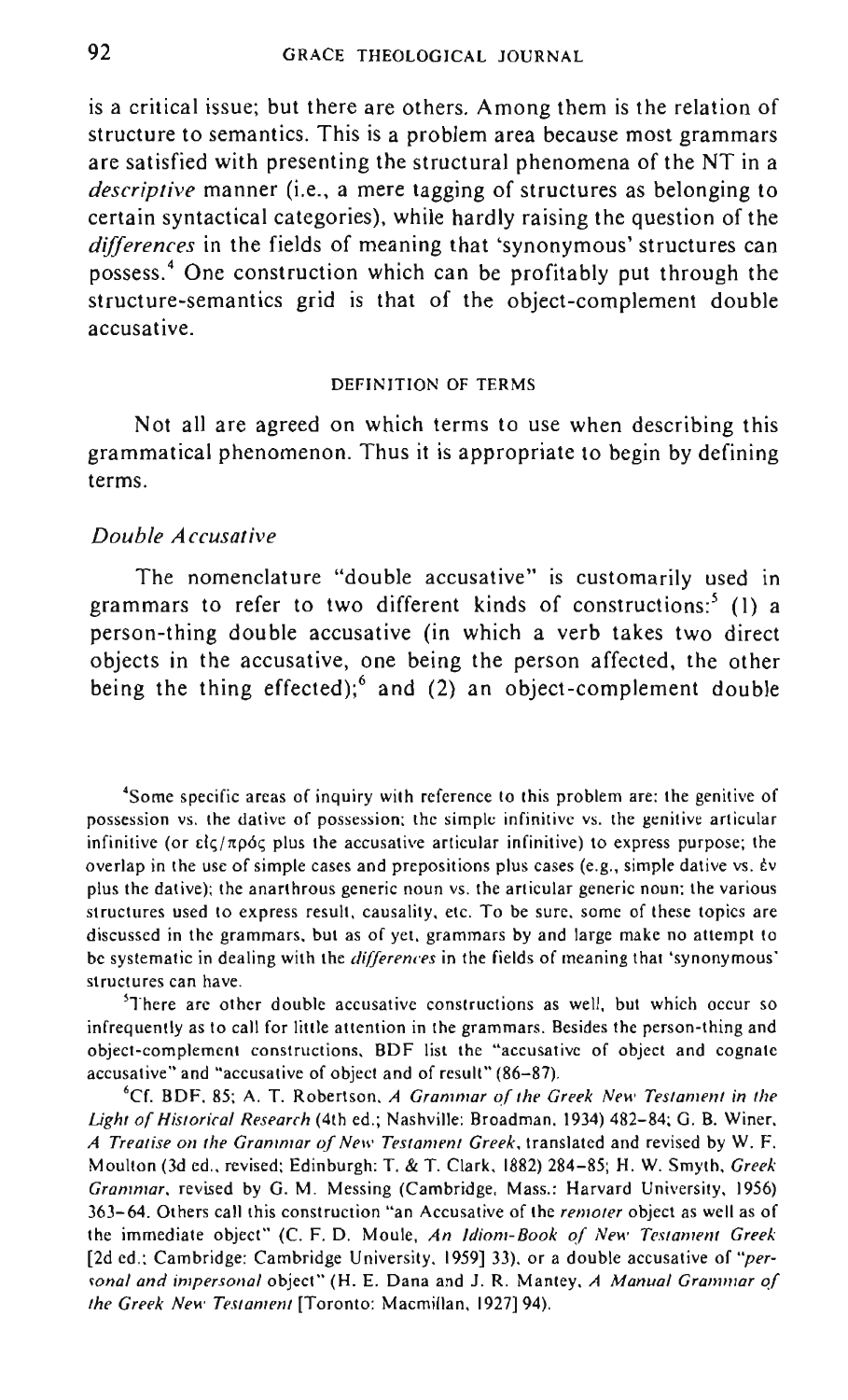accusative. This paper is concerned only with this second type of construction.

#### *Object-Complement*

An object-complement double accusative is a construction in which one accusative is the direct object of the verb and the other accusative (either noun, adjective or participle) complements the object in that it predicates something about it.<sup>7</sup> This construction is called a double accusative of object and predicate accusative by Robertson, Blass-Debrunner, Turner, Smyth, Mayser, Kühner, Jannaris, and others. <sup>8</sup>It is described as "an accusative of the object affected and an object complement" by Funk,<sup>9</sup> "accusative of subject [!] and predicate" by Winer,<sup>10</sup> and "A *direct and predicate* object" by Dana and Mantey.<sup>11</sup> Others describe the construction in still different terms,<sup>12</sup> even as I have done. I use the name "object-complement" because it is brief and to the point.<sup>13</sup>

 $<sup>7</sup>$ Another way of defining this construction which perhaps is technically more</sup> **correct is that given by Goodwin and Gulick: "A verb and an accusative depending on it may together be treated as a single word having another accusative as its object"**  (W. W. Goodwin, Greek Grammar, revised by C. B. Gulick [Boston: Ginn & Co., 1930]227).

'Robertson, *Grammar.* 480; BDF. 86; *l.* H. Moulton, *A Grammar oj New Testament Greek.* vol. 3: *Syntax.* by N. Turner (Edinburgh: T. & T. Clark. 1963) 246; Smyth. *Greek Grammar.* 362; E. Mayser. *Grammatik der griechischen Papyri aus der Ptolemaerzeit,* vol. 2. part 2: *Satzlehre* (Berlin: Walter de Gruyter. 1934) 320 ("Ein Akkusativ des Objekts und ein Prädikatsakkusativ"); R. Kühner, *Grammar of the Greek Language* (Boston: B. B. Mussey. 1849) 398; A. N. lannaris. *An Historical Greek Grammar*  (London: Macmillan, 1897) 332; H. P. V. Nunn. *A Short Syntax oj New Testament Greek* (Cambridge: Cambridge University, 1943) 41; Goodwin and Gulick, *Greek Grammar,* 228; C. Vaughan and V. E. Gideon, *A Greek Grammar oj the New Testament* (Nashville: Broadman, 1979) 66.

**9R. W. Funk,** *A Beginning-Intermediate Grammar of Hellenislic Greek* **(2 vols.:**  2d, corrected ed; Missoula: Scholars, 1973) 2:725.

**lOWiner,** *Treatise, 285.* 

11 Dana and Mantey, *Manual Grammar, 94.* 

<sup>12</sup>*l.* A. Brooks and C. L. Winbery *(Syntax of New Testament Greek* [Washington. D. C.: University Press of America, 1979] 47) describe the construction as involving "a direct or primary object and a predicate or secondary object"; William Webster *(The*  Syntax and Synonyms of the Greek Testament *[London: Rivingtons, 1864] 64*) states that "The second accusative often appears as a tertiary predicate or an apposition"; **Moule** *(ldiom- Book,* **35) comes close to the "normal' description when he speaks of**  *·'The Accusative used Predicatively,* **i.e. to "predicate" something of a noun already in the Accusative."** 

 $<sup>13</sup>$ It should be observed that those grammars which do speak of the "object com-</sup> **plement" mean by this the second accusative only, i.e. , the predicate accusative. By the**  use of the hyphen in "object-complement," I am indicating both accusatives (hence, the **whole construction}-the object and its complement.**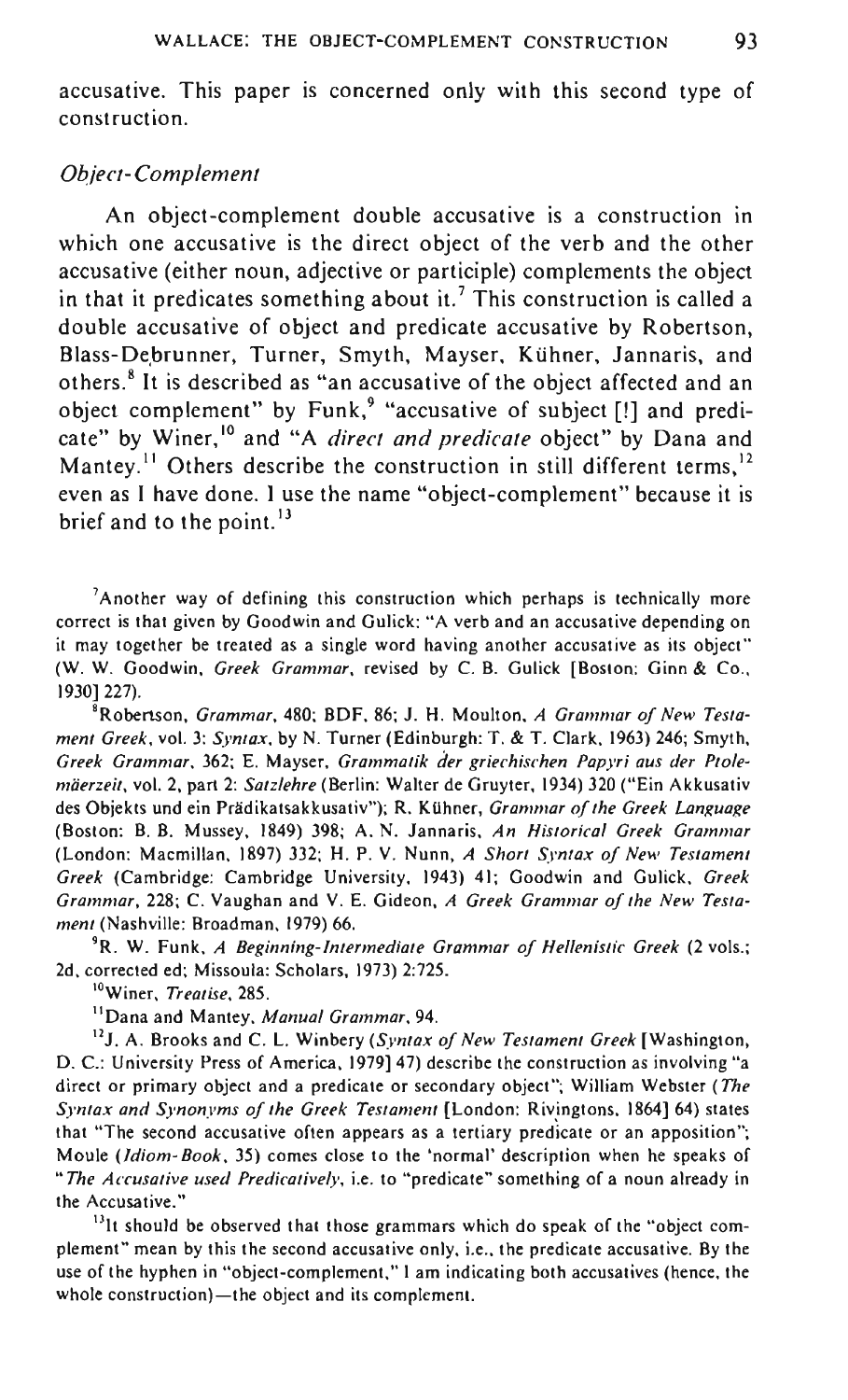#### THE PROBLEM

There are three issues I wish to discuss, namely, (I) the identification of the construction (i.e., how does one know when he has an object-complement construction?), (2) the identification of the components (i.e., how can one tell which is object and which is complement?), and (3) the semantics of the construction (i.e., in addition to the obvious fact that predication is involved, what else can the construction indicate?).

## *Identification oj the Construction*

The problem in identifying the construction is due primarily to the fact that every verb which *can* take an object-complement construction is not *required* to do so.<sup>14</sup> Consequently, not all would make a positive identification of the construction in a given instance.<sup>15</sup> For example, Phil 3:18 reads, ούς πολλάκις έλεγον ύμιν, νύν δε και κλαίων λέγω[,] τους έχθρους του σταυρού. It is possible to take τους  $\ell \gamma \theta$ ρούς as an appositive to οϋς (thus, "whom often I used to mention to you, and now weeping I say, [they are] the enemies of the cross ...").<sup>16</sup> But a second possibility is to consider λέγω as having the meaning 'I call' here and to treat  $\tau \circ \psi \in \mathcal{E}_{\mathcal{X}}$  as the complement to an implied pronominal object (thus, "... but now, weeping, I call [them] the enemies of the cross . ..").<sup>17</sup> There are not many questionable constructions such as this, but there are a few that are exegetically significant.

## *Identification oj the Components*

The problem in identifying the components is that occasionally the natural order of object, then complement, is reversed. In most of

<sup>14</sup> E. V. N. Goetchius, *The Language of the New Testament* (New York: Charles **Scribner's Sons, 1965) 14l. It is to be noted, however. that some verbs regularly or**  almost exclusively take object-complements (e.g., ήγέομαι, όνομάζω, and φάσκω).

**15No grammar gives an exhaustive list of object-complements in the NT. Consequently, such lists cannot be compared to discover the questionable instances. But by comparing translations and by attempting to reconstruct the semantic range of every possible object-complement construction (i.e., to see whether the construction in question must be or might be an object-complement), the definite and the questionable instances can be determined.** 

<sup>16</sup>In support of this view, cf. Winer, *Treatise*, 665; Robertson, *Grammar*, 413; **M. R. Vincent,** *A Critical and Exegetical Commentary on the Epistle to the Philippians and to Philemon* (ICC; Edinburgh: T. & T. Clark, 1897) 117.

<sup>17</sup>In support of this view, cf. H. A. A. Kennedy, "The Epistle to the Philippians" in vol. 3 of *The Expositor's Greek Testament.* ed. W. R. Nicoll (New York: Dodd. Mead & Co., 1897) 461.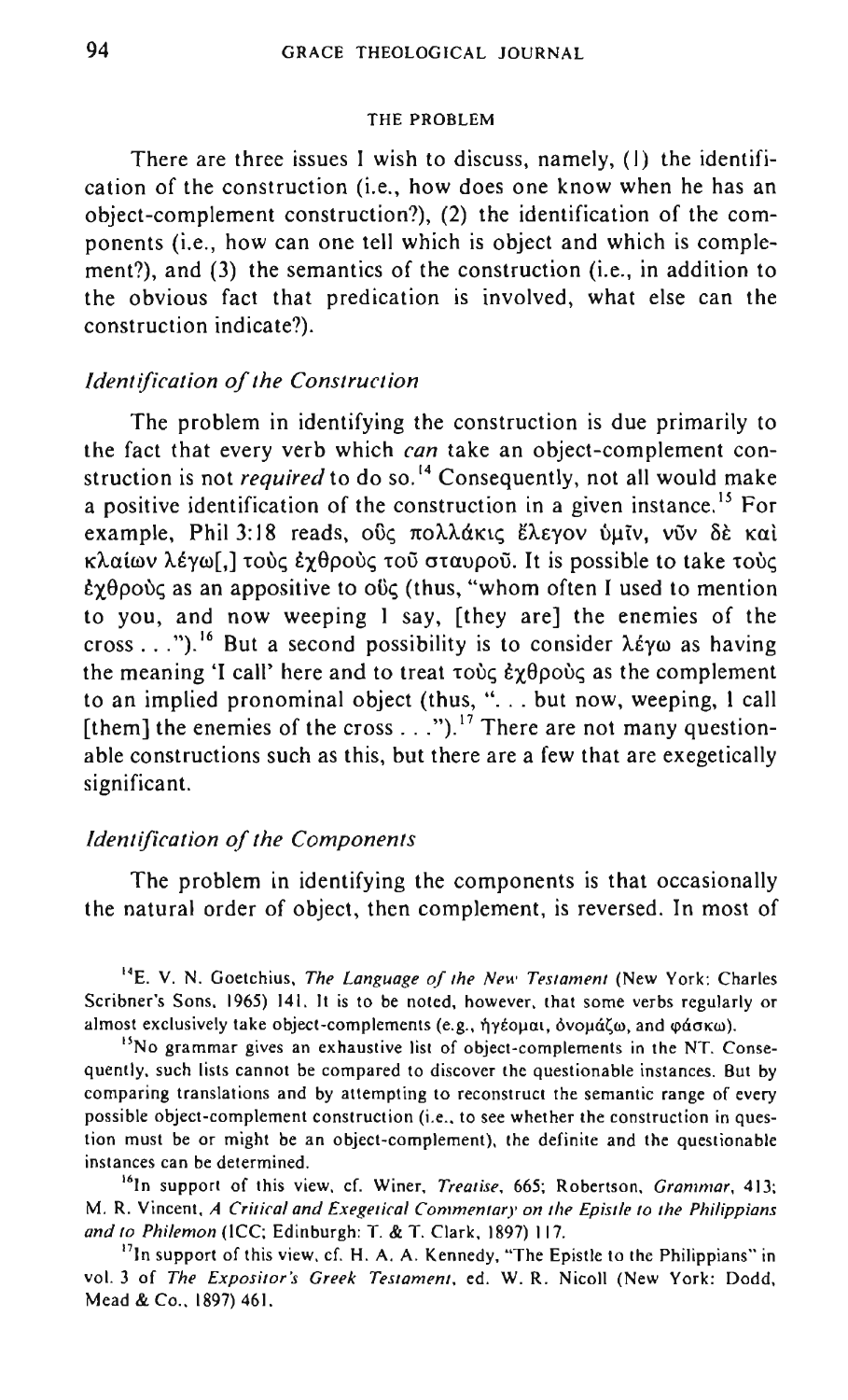the instances it is obvious which is object and which is complement. For example, Phil 3:17 reads Exete túnov nuão. A very literal translation would not render this, "you have a pattern/ example *in* us," for that would require  $\zeta_{\chi}$  ete túnov  $\eta \mu \bar{\nu}$ . Rather, it should be rendered, "you have *us* as [a] pattern/example." It is obvious, then, that this is an object-complement construction and that the order has been reversed. Such a clear instance demonstrates the reversal phenomenon and, at the same time, raises two questions: (1) What are the criteria for determining which is which since word order is not an infallible guide? and (2) Why is the order sometimes reversed?

## *The Semantics of the Construction*

The third issue involves the semantics of the construction. As mentioned earlier, by definition an object-complement construction is a construction in which a predication is made. But beyond this given, what else can the construction indicate? Specifically, what is the difference semantically between the order of object, then complement and complement, then object? For example, is it possible that when Paul wrote  $\zeta$   $\zeta$   $\zeta$   $\zeta$   $\zeta$   $\zeta$   $\zeta$   $\zeta$  in Phil 3: 17 he did not mean exactly the same thing as έγετε ήμας τύπον?

#### THE INADEQUATE TREATMENT IN THE GRAMMARS

Concerning the identification of the construction, the standard grammars make almost no advances beyond defining the construc- $\frac{18}{10}$  and giving an abridged list of the kinds of verbs which take object-complements. Some of the grammars do point out that the complement is often preceded by  $\epsilon i \zeta$  or  $\delta \zeta$ .<sup>19</sup> Unfortunately, not only is there a very high percentage of cases where  $e^{i\zeta}$  and  $\omega\zeta$  are absent, but even when either one is present, there is not, *ipso facto,* an objectcomplement construction.<sup>20</sup> With reference to the identification of the components, only one of the more than thirty grammars examined *explicitly* addressed the question of order in an object-complement

'"Goetchius *(Language.* 141) is a lone exception to the silence of the grammarians: "Object complements occur only with certain verbs (all of which also occur with 'ordinary' direct objects, i.e., without object complements), e.g., *call, make,find, think,*  deem, choose, elect. Some of these verbs also occur with indirect objects (e.g., *call*, *make, find),* so that it may not always be immediately apparent whether sentences containing them are structurally similar to (3) ['The child gave the dog a bone'] or to (4) ['The general called the captain a fool']; usually, however, the meanings of the nouns N<sub>2</sub> and N<sub>3</sub> [in the construction N<sub>1</sub>-V-N<sub>2</sub>-N<sub>3</sub>] are compatible with only one interpretation (and, hence, with only one structural analysis) of a sentence."

"Robertson, *Grammar,* 480-81; BDF, 86-87; Turner, *Syntax, 246-47.* 

<sup>20</sup>Cf., for example, Matt 9:38; 22:13; Mark 1:12; Rom 6:22; 2 John 10.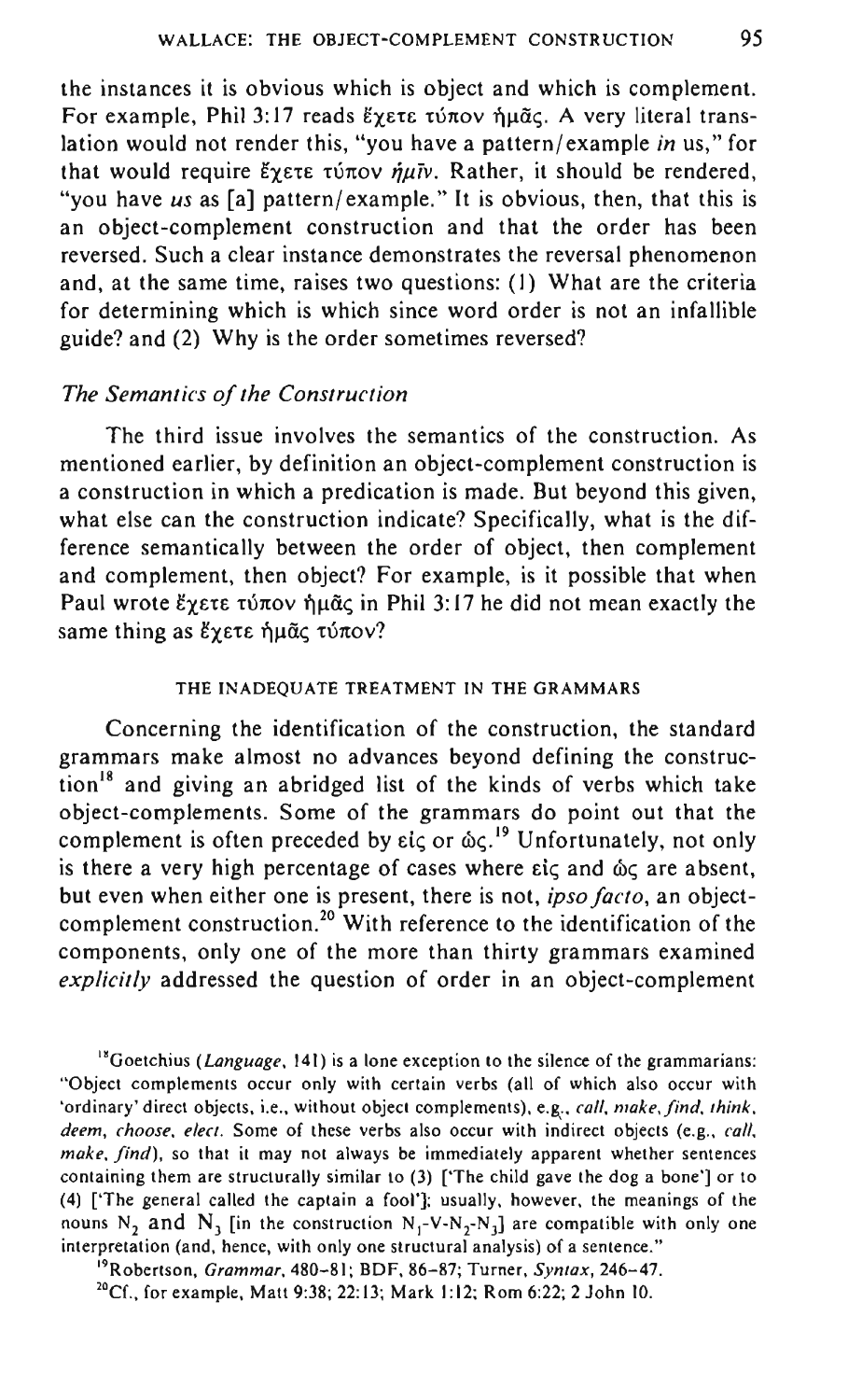construction. 21 Some grammars did, however, deal with the issue of order implicitly, giving some guidelines which will be discussed below. Concerning the semantics of the construction, apart from the fact that the complement is making an assertion about the object, again only one grammar gave any *explicit* guidelines.<sup>22</sup> But not one addressed the question of the difference in force between the normal order and the reversed order.

#### SOLUTIONS TO THE PROBLEMS

## *Method of Research Used*

In order to come to any sound conclusions, it was necessary to be as exhaustive in the inductive process as possible. By means of the grammars, thesaurus, concordance, and lexicon, I discovered more than fifty verbs which take object-complements<sup>23</sup> and more than three hundred object-complement constructions in the NT. The raw data gathered is at least enough to provide guidelines which may help to inform and possibly resolve the three issues.

#### *Solution Proper*

In dealing with each of the three issues, some guidelines or principles that have been derived from the study are first set forth, and then some of the exegetically significant passages affected by this study are briefly discussed.

**21Goetchius (Language, 142) again was the lone exception, stating, "The constituents of these Greek sentences may, as we might expect, occur in any order; both the direct object and the object complement are in the accusative case, but the direct object is always more 'definite' than the object complement."** 

**22Goetchius,** *Language, 142.* 

<sup>23</sup>lncluded in the list of verbs are the following: *άγιάζω, άγω, αιτέω, ανατρέφω,* **cUto15eiKVUj.l1, U1tOAUro, UTtOOtEAAOO, yEUOj.lat, Y1VOJaKffi, StxoJ.1at, 8{800l-n, 80):£00,** ~yEipro.  $\epsilon$ ίδον. είπον. έκβάλλω, έκλέγω, ένδείκνυμι, έπικαλέω, εύρίσκω, έγω, ήγέομαι, θέλω, **{h:ffiPEffi, tx:avQro,** ia'[l1~.ll, **Ka9icr'tTUU, KaAEw, Kll puaaw, Kpivw,** AaJ.l~aVW, **AEYW, Aoyi** ζομαι, νομίζω (in spite of the protests by BDF [86] and Robertson *[Grammar*, 480] **that VOllii;w does** *not* **take an object-complement in the NT, there are two unmistakable**  instances [cf. 1 Cor 7:26-νομίζω ούν τούτο καλόν ύπάρχειν and 1 Tim 6:5-νομιζόντων πορισμόν είναι τήν εύσέβειαν ]), οίδα, όμολογέω, όνομάζω, παραλαμβάνω, παρ-**£xoo, 1tapicrtllJ..U, 1td8ro. 1tEplal'ro, 1tlcrtEUro. 1tOlEro, 1tpoopii;w, 1tpomptpro, 1tPOti611111.**   $\pi$ ροχειρίζω, συνίημι, συνίστημι (συνιστάνω), τίθημι, ύποκρίνομαι, ύπονοέω, ύψόω, φάσκω, γρηματίζω. In addition to these are three questionable verbs-κατακλίνω, κατανοέω, and όρίζω. As well, the NT uses επιλέγω, επονομάζω, and προσαγορεύω in the passive which, in the active. would take object-complements (in the passive, the object is converted to the subject and the complement to the predicate nominative/ adjective).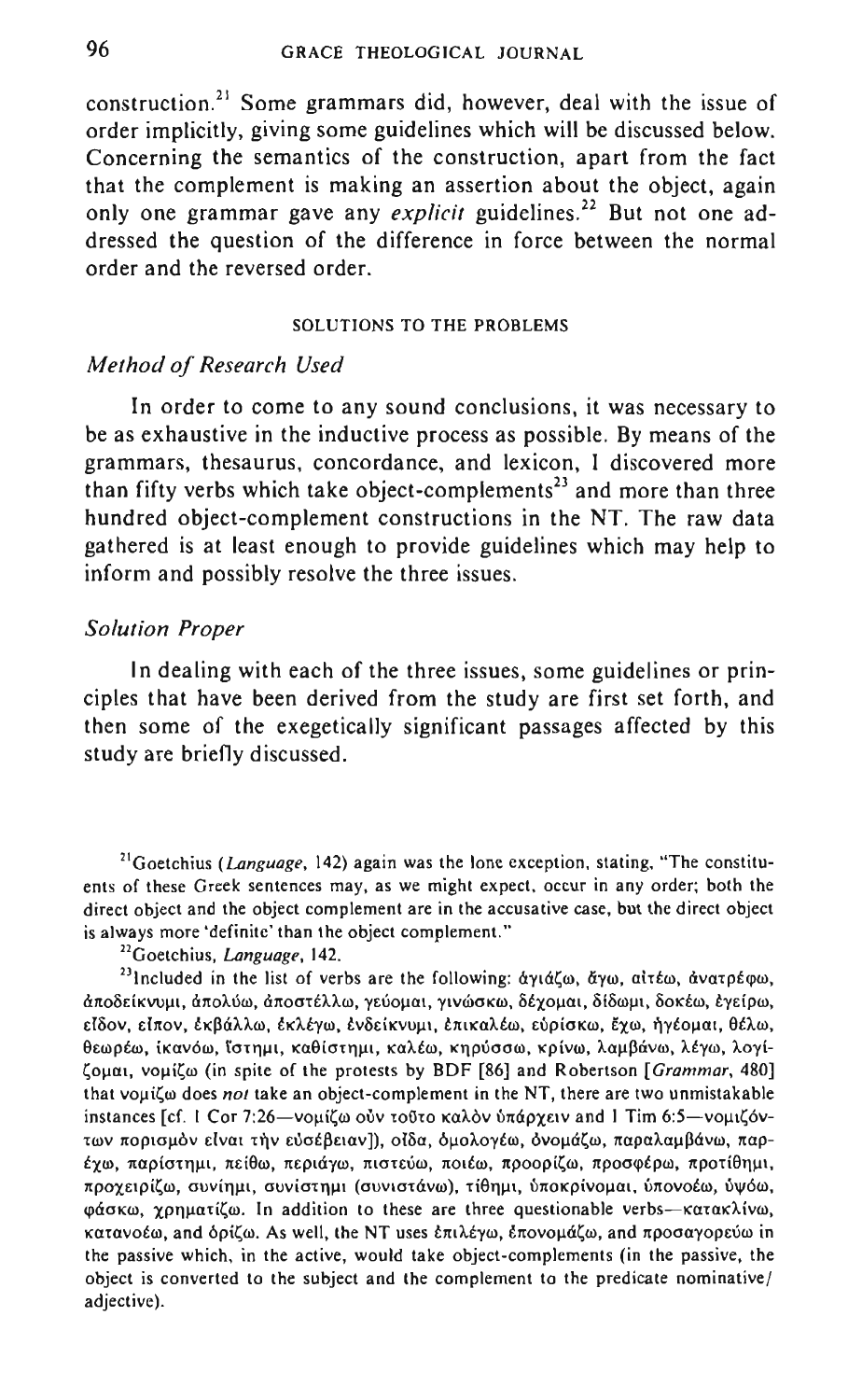## Identification of the Construction

*General Principles.* . With reference to the identification of the construction, I have counted about thirty questionable instances. The most common of these involved an infinitive as the complement.<sup>24</sup> The question here is whether the infinitive is functioning substantivally as the complement to the direct object or in some other capacity.25 But however the infinitive is tagged, the meaning of the total construction is not altered. A second group of instances was debatable because the alleged complement could possibly be a simple appositive to the direct object.<sup>26</sup> Other constructions were questionable because of the relation of the adjective to the direct object.<sup>27</sup> the function of  $\epsilon l \in \epsilon$  before a second accusative,<sup>28</sup> the ambiguity of the case of the second noun.<sup>29</sup> etc.<sup>30</sup>

Since there was a positive identification of more than 90% of all possible object-complements examined, $31$  and since the questionable instances fell into very specific structural categories, certain principles for determining the identification of the construction become evident. First, what must be established is that the verb related to the construction in question can, indeed, take an object-complement. In the case of *hapax legomena* and other rare verbs, appeal can certainly be made to extra-NT Greek literature for verification.<sup>32</sup> Second, the

<sup>24</sup>Cf. Rom 1:13:  $11:25$ : I Cor 10:1: 12:1: 2 Cor 9:5; Phil 2:25; 3:13; I Thess 4:13; I Tim 2:4.

**251n particular, as a complementary infinitive to the verb.** 

<sup>26</sup>Cf. Matt 27:32 (here ἄνθρωπον Κυρηναΐον *might* be a Semitic periphrastic construction [cf. Matt 11:19] in which W'N is left untranslated when followed by an appositional substantive. The idiom. however. is also found in Greek. Cf. W. E. Jetf. *A Grammar of the Greek Language Chiefly from the German of Raphael Kuhner*  [2d ed.; 2 vols.; Oxford: James Wright, 1851] 1:102; and Demosthenes 1, 1, 2, 4, 6, 8,9.10; 9.19.23.25.36. etc.); Acts 13:6. 23; Rom 10:9; PhiI3:18; Col 2:6, I Pet 3:15; Rev 13:17.

 $^{27}$ Cf. Acts 6:13; 24:20 (interrogative pronoun); Titus 2:10.

 $^{28}$ Cf. Eph 1:5.

 $^{29}$ Cf. Heb 4:7 and Rev 9:11 (here, of course, 'A $\pi$ o $\lambda\lambda$ Uwv is nominative in form, but **the author may possibly be treating it as an indeclinable noun functioning as an accusative).** 

<sup>30</sup>Other constructions were debatable because the adjective could be substantival and the pronominal adjective related to it could be modifying it (John 2: II; 4:54), or the verb was not found with any clear object-complements (I Pet 3:15), or dvd was wedged between **ώσεί and the second accusative (Luke 9:14)**.

<sup>31</sup>When the instances involving infinitives are discounted, the positive identifica**tion is closer to 95%.** 

<sup>32</sup>E.g.,  $\frac{dy_1d\zeta}{dx}$  seems to take an object-complement construction in 1 Pet 3:15 **(though there are some dissenters among the translations), but no other clear NT**  examples can be found (though I Thess 5:23 comes close). However, in the LXX there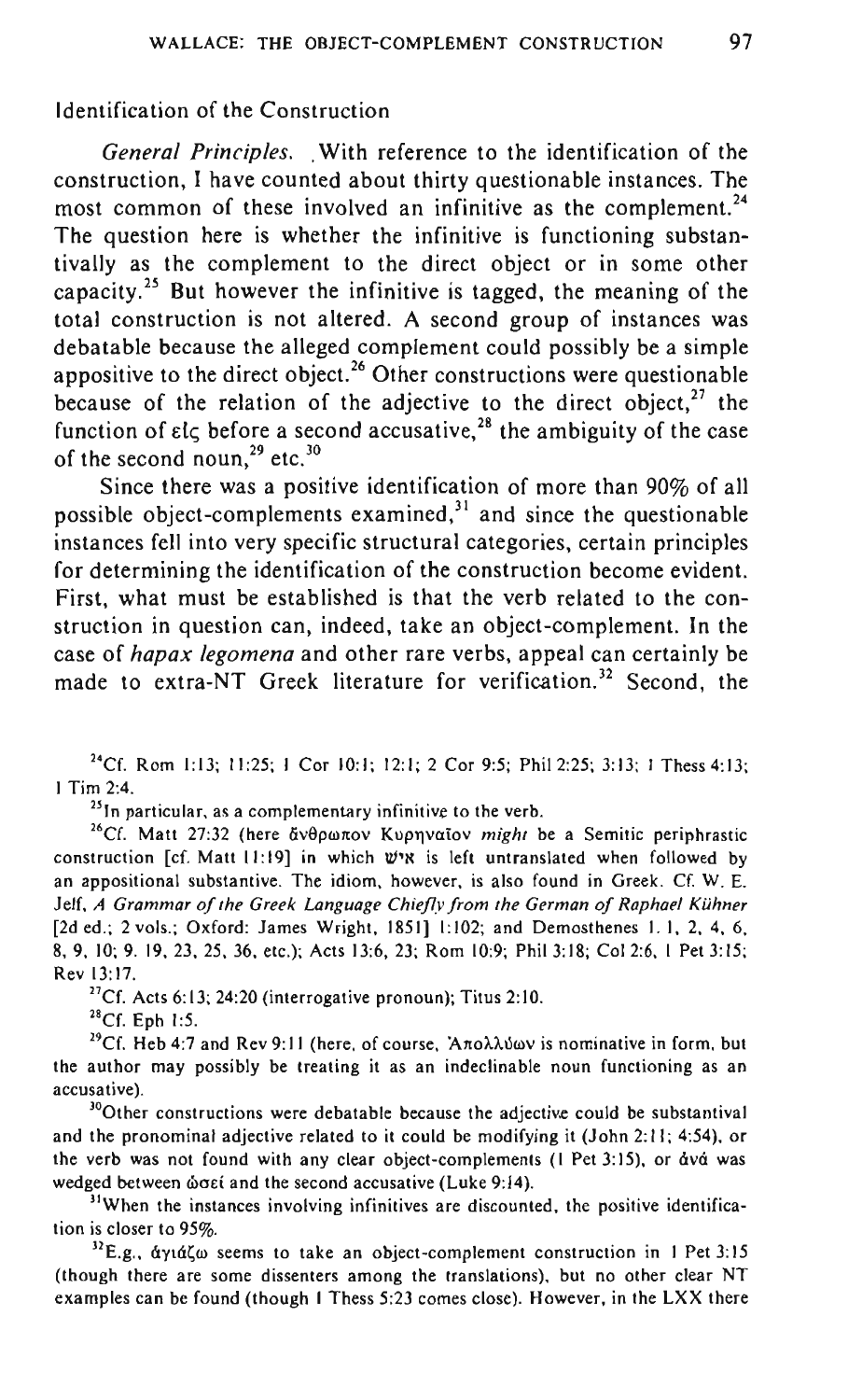specifics of the structure in question must have parallels in positively identified object-complements. Thus, for example, if the possibility that εστησάν τε μάρτυρας ψευδείς is an object-complement in Acts 6:13<sup>33</sup> is even to be entertained, *clear* instances of an anarthrous object with a predicate adjective must be found. Finally, once these first two points are established in a given text, I believe that, barring contradictory contextual factors,<sup>34</sup> the *antecedent* probability is that the construction in question is indeed an object-complement.<sup>35</sup>

*Exegetically Significant Texts.* From my count, there are at least eight exegetically significant passages which are affected by the issue of the identification of the construction.<sup>36</sup> Four of these passages are affected by the other two issues as well,<sup>37</sup> and consequently will not be discussed here. Of the remaining four, two passages, Phil 3: 18 and Titus 2: 10, warrant a brief treatment at the present time.<sup>38</sup>

are two examples (Exod 29: I and 30:30) in which an infinitive probably functions as a complement as well as one example (Isa 8:13, the text which lies behind I Pet 3:15) in which dyid(w clearly takes an object-complement.

<sup>33</sup>The difference exegetically between taking  $\psi$ I Do"ic predicatively and attributively is that a predicative ψευδεῖς makes more explicit the intention of Stephen's enemies to produce false witnesses (thus, "and they brought forth witnesses [to be] false").

**HAn illustration of possibly contradictory contextual factors** *is* **found in Acts 13:23-0 eEOC; ... TlYUYEV** 't(~ **'Jcrpui]t.. oonfjpa 'ITJ<JQuv. If the construction is taken as**  an object-complement ("God has brought to Israel Jesus [as] Savior") rather than simple apposition ("God has brought to Israel a savior, [namely] Jesus"), one is faced **with the difficulty that Jesus is introduced in the message as though the residents of Pisidian Antioch were already familiar with his name.** 

**3sThis antecedent probability varies in certainty directly in proportion to how well the first two principles are established in a given instance. If they are established at all, tagging the construction as object-complement must at least be given serious consideration.** 

J6 John 2: II; 4:54; Acts 13:23; Rom 10:9; Phil 3: 18; Col 2:6; Titus 2: 10; I Pet 3: 15.

 $37$  Acts 13:23 (for a brief discussion, see n. 34 above); Rom 10:9; Col 2:6; 1 Pet 3:15.

 $^{38}$ The two remaining constructions are found in John 2:11 and 4:54. John 2:11 reads, Ταύτην εποίησεν άρχην των σημείων **δ** 'Ιησούς. The ASV, RSV, NASB and *NIV* all take εποίησεν here in the sense of 'he did,' with the *RSV* and *NIV* treating apx1'Jv as an appositive to Taut"v and the *ASV* and *NASB* regarding Taut"v as modifying άρχὴν. However, if έποίησεν has the sense of 'he made' here, then the construction is an object-complement (thus, "Jesus made this [to be] [the] first of his signs"). The object-complement construction makes more explicit the idea of design on the part of Jesus while the other reconstruction of the text only speaks of his power. John 4:54 reads, τούτο δε πάλιν δεύτερον σημείον εποίησεν **δ**' Inσούς. Here again the translations all treat *εποίησεν* as 'he did.' Although they all seem to recognize the construction to be an object-complement, they weaken its force by treating *Enoingey* as though it belonged in a relative clause (almost as though they were translating  $\tau$ outo  $\delta \hat{\epsilon}$  πάλιν ήν δεύτερον σημείον δ έποιησεν). But if έποιησεν has the force of 'he made' (thus, "Now again, Jesus made this [to be] [the] second sign"), then not only is there design in the selection of miracles recorded (cf. John 20:30-31), but also in the sequence and performance of them as well.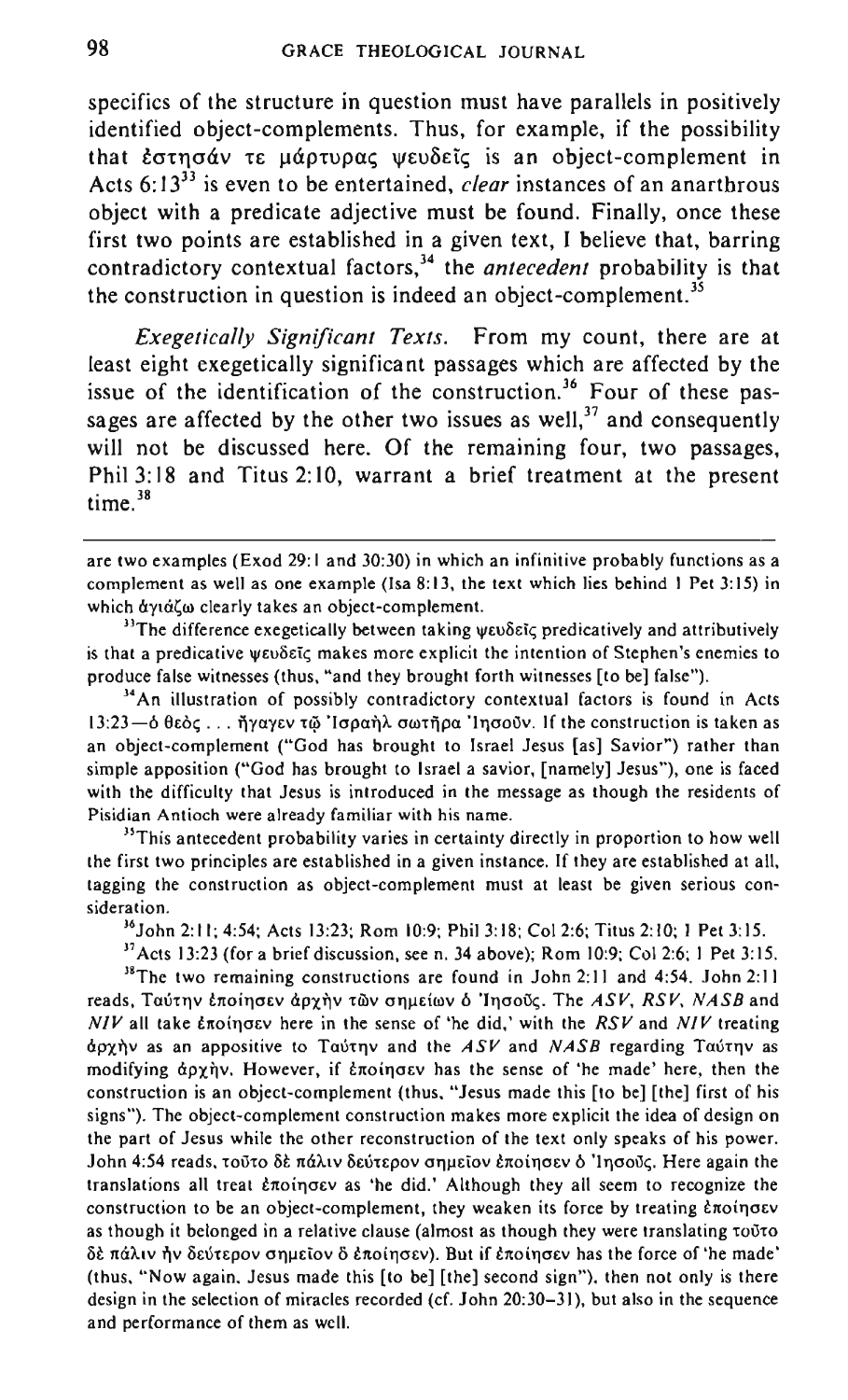In Phil 3:18 Paul says, πολλοί γάρ περιπατοῦσιν οΰς πολλάκις Eλεγον ύμιν, νυν δε και κλαίων λέγω[,] τους εγθρους του σταυρου τού Χριστού. If τους έχθρους is in apposition to ους, then there appears to be a change in *description,* but not a change in *status,* of the object. One of the problems with this view, however, is the function of *γάρ*. Unless it is equivalent to δέ, the πολλοί of v 18 apparently belong to the same camp as "those who are thus walking" ( $\tau$ ov $\zeta$  ovto  $\pi \epsilon$ ou $\pi \alpha \tau$ o v $\tau \alpha c$ ) in the previous verse. However, if  $\lambda \epsilon$  you has the sense of 'I call,' and if  $v\tilde{\sigma}v$   $\delta\tilde{\epsilon}$  has a contrastive force rather than a continuative force, then there is an object-complement construction here. If so, it becomes apparent that there is a shift in *status* from the  $\omega_c$ to the  $\tau$ où  $\epsilon$   $\gamma$ θρούς (thus, "For many are walking, about whom often I used to speak to you, *but* now, even weeping, I *call* [them] the enemies of the cross of Christ.")<sup>39</sup> Obviously the interpretation of this text cannot be solved on the basis of grammar alone, but the fact that an object-complement construction is at least possible here gives some breathing room to the exegete in this thorny passage.

In Titus 2:9-10 Paul commands Titus to exhort Christian slaves to be obedient to their earthly masters. In v 10 he describes both a negative and a positive aspect of what their conduct is to be. The positive aspect is described in the participial clause  $\pi\tilde{a}\sigma\alpha v$   $\pi i\sigma\tau\iota v$ EVOEtKVUIlEVOU~ ayu9ijv. Although most would understand *aya9ijv* as an attributive adjective modifying  $\pi$ iotiv (thus, "showing forth all good faith"), it is possible that *aya9ijv* is a predicate adjective, functioning as the complement to  $\pi$ iotiv (thus, "showing forth all faith [to be] good"). Grammatically and exegetically this may be valid, though the grammarians and exegetes do not mention the possibility.

Although there are other grammatical arguments in favor of a predicate  $\frac{\partial y}{\partial \theta}$  *a*<sup>40</sup> the concern here is only with those which are

 $39$ It should be mentioned that there are several clear examples of the omission of a pronominal object in an object-complement construction (thus paralleling the construction here). Cf. Matt 23:9; John 6:15; Rom 1:22; 2 Cor 11:2; Phil 3:8; I Thess 2:13; 3:15; Heb 11:11; 2 Pct 1:8; 2 John 4.

<sup>40</sup>In particular, the relation of adjective to noun in anarthrous constructions could be cited in favor of a predicate  $\dot{\alpha}$ y $\alpha$  $\theta$ n'v here. In cursory form, the evidence derived from such a consideration is as follows. In non-equative clauses and phrases I have discovered over forty completely attributive relations in adjective-noun-adjective constructions in the NT (e.g., Matt 7:17; 23:35; Eph 1:3; Rev 18:2). However, none of the constructions involving  $\pi\tilde{\alpha}\zeta$  and only one other attributive construction had an intervening word between the noun and second adjective (cf. Rom I:] I). Also, seven of the  $\pi\tilde{a}\zeta$  constructions were in prepositional phrases, a situation which does not parallel Titus 2: 10 (e.g., Col I: 10; 2 Tim 3: 17; Titus 3: I).

I also discovered thirteen instances in which one adjective was attributive and one was predicate in non-equative clauses/phrases (e.g., Matt 5:36; John 7:23; Col 1:28 [here with  $\pi\tilde{\alpha}$  and, interestingly enough, an object-complement construction]). In four instances the second adjective was separated from the noun by an intervening word or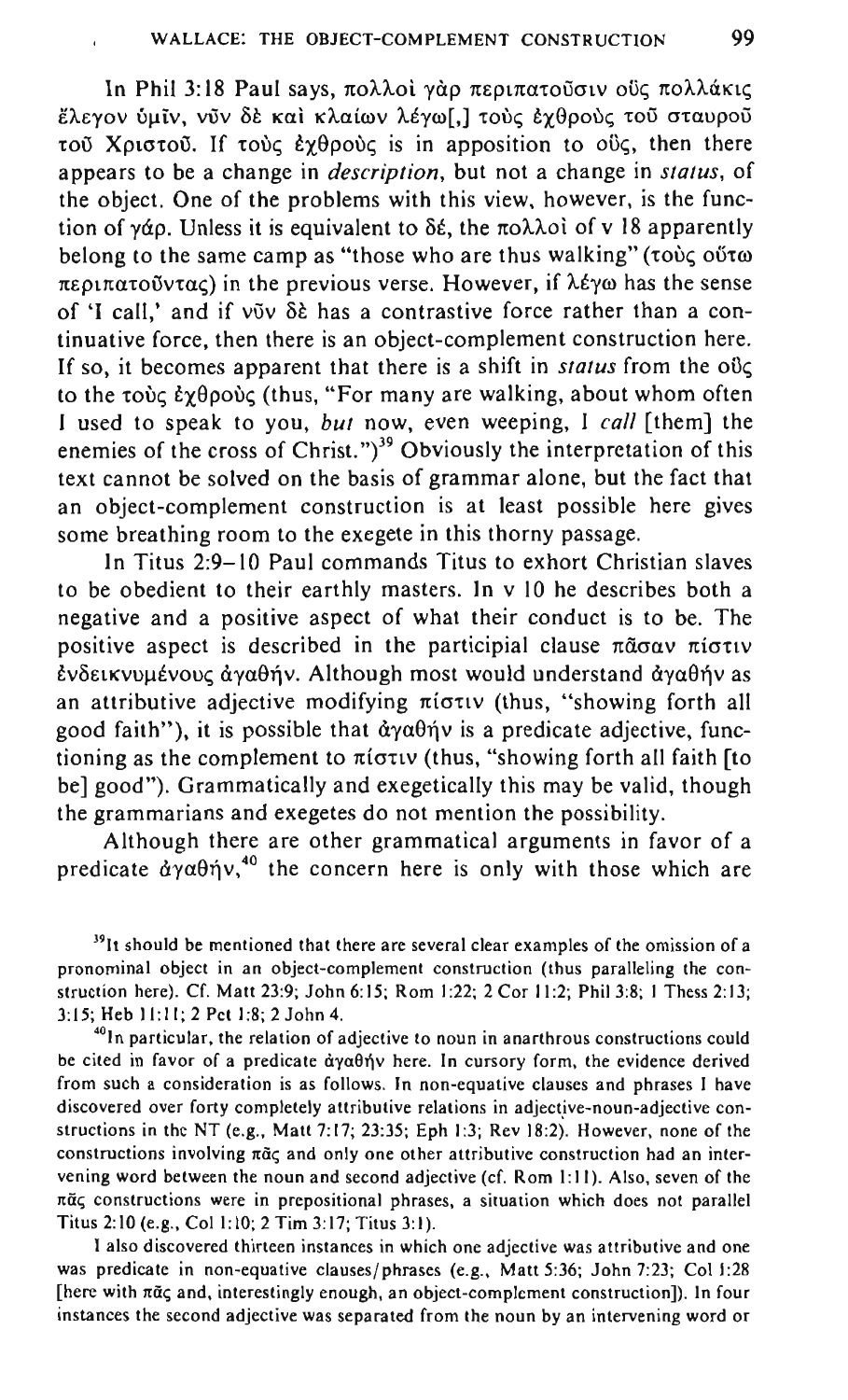directly relevant to object-complements. By applying the three maxims related to the identification of an object-complement construction, at least the possibility of an object-complement construction here can be established.

First, Evδείκνυμι does indeed take an object-complement elsewhere in the NT.<sup>41</sup> Second, there are other instances of object-complements which involve an anarthrous object and a predicate adjective,  $42$ as well as scores of passages which exhibit the more general parallel of a predicate relation in an anarthrous noun-adjective construction.<sup>43</sup> Third, other exegetical considerations do allow for this possibility,<sup>44</sup> and there are apparently not any contextual factors which exclude it

**Therefore. although the attributive constructions outnumbered the constructions in which the second adjective was predicate three to one, the second type of construction commonly had an intervening word between noun and second adjective. Further**more, none of the definitely attributive relations with  $\pi$ <sup>o</sup> acc in the first attributive **position had an intervening word between the noun and second adjective. Thus, although the construction in Titus 2: to is similar to wholly attributive constructions in**  that it has  $\pi\tilde{\alpha}\zeta$  before the noun (but cf. Col 1:28 for an example in which the  $\pi\tilde{\alpha}\zeta$ **preceding the noun is attributive and the adjective following is predicate), it is similar to part attributive / part predicate constructions in that there is an intervening word**  between the noun and second adjective. There is, then, a good possibility (might one even say, an antecedent probability?) grammatically that  $\alpha y \alpha \theta \dot{\eta} y$  is a predicate adjective in Titus 2: 10.

**For more information on the whole area of the relation of adjective to noun in**  anarthrous constructions. see D. B. Wallace. "The Relation of Adjective to Noun in Anarthrous Constructions in the New Testament" (unpublished Th.M. thesis; Dallas Theological Seminary: May. 1979) and the article by the same title (which is derived from the thesis) in *NovT26* (1984) 128-67.

**'''Cf. Rom 2: 15. As well, at least one of the cognate verbs also takes an object**complement (άποδείκνυμι in 1 Cor 4:9). Furthermore, 2 Macc 9:8 has a precise parallel to Titus 2:10 (φανεράν τοῦ θεοῦ πᾶσιν τὴν δύναμιν ἐνδεικνύμενος). This is obviously an object-complement construction because the adjective *φανερ*άν is outside of the articlenoun group την δύναμιν.

"Cf. Luke 3:8; John 9:1; Acts 10:28; Col 1:28.

<sup>43</sup>See Wallace, "The Relation of Adjective to Noun" (thesis). Appendix II: 73-102 **in which almost 400 such constructions are charted. For the more precise parallel, d.**  n. 40 above.

<sup>44</sup>The main question exegetically has to do with the meaning of  $\pi$ iotic. This noun seems to be used in the pastoral epistles frequently as a technical term for the Christian religion (cf. I Tim 1:2; 3:9; 4:1. 6; 2 Tim 2:18; 3:8; Titus 1:13; 3:15). In two of the three **occasions in which πίστις is modified by an adjective (in Titus 1:4 κοινήν modifies**  $n$  *n* is the suggesting more about the scope of this faith than about its character), the adjective used is  $\frac{d}{dx}$  averaging (cf. 1 Tim 1:5; 2 Tim 1:5). The author seems concerned **that one's faith be a sincere faith. An insincere faith is apparently not genuine (cf.**  I Tim 1:19; 4:1; 5:8; 6:21; 2 Tim 3:8), but a sincere faith is closely associated with holy

phrase (cf. Mark 7:2; 8:19; Acts 4:16; Rev 15:1). John 10:32 also has an intervening **verb between the noun and adjective (πολλά ἔονα ἔδειἕα ὑμῖν καλά), but there is ambiguity as to the function of the second adjective.**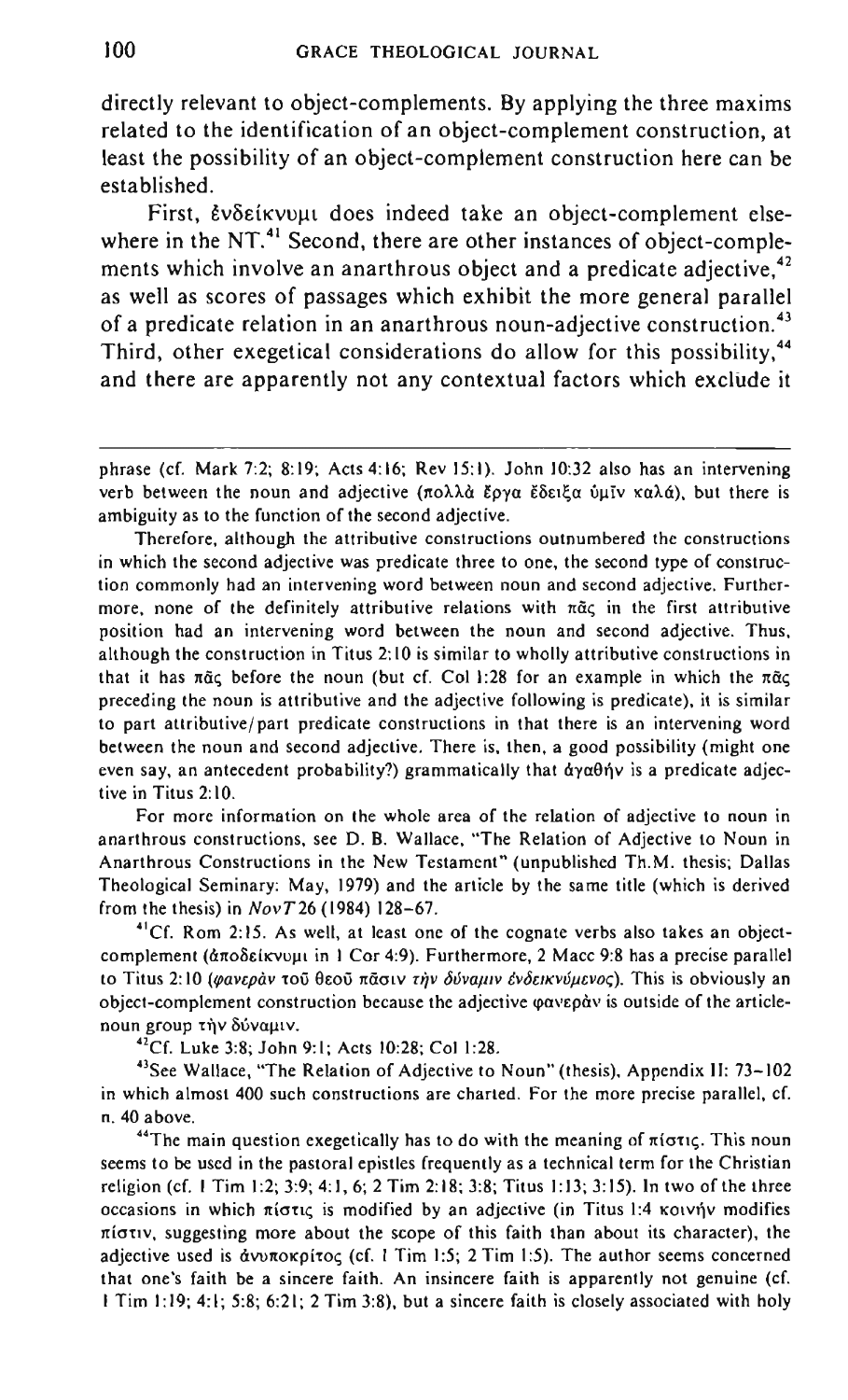from consideration. Consequently, the antecent probability is that Titus 2: 10 does contain an object-complement construction. If it does then the sense of Titus 2:9-10 could be expressed in the following loose translation: "Slaves should be wholly subject to their masters  $\ldots$  demonstrating that all  $\lceil \text{genuine} \rceil^{45}$  faith is productive, with the result<sup>46</sup> that they will completely adorn the doctrine of God."<sup>47</sup>

Again, grammar does not solve all of the exegetical problems by any means, but if the principles for identifying object-complement constructions have any validity at all, then one must at least deal seriously with the possibility of such a construction in Titus 2:10. even though such a possibility apparently has hitherto gone unnoticed.

## Identification of the Components

*General Principles.* With reference to the identification of the components of an object-complement construction, it has already been pointed out that word order is *not* an infallible guide. Therefore, some other criteria must be used to supplement if not supplant the principle of word order.

On the basis of several strands of evidence, I believe the following overall thesis for solving the problem of the identification of the components can be stated: *the object-complement construction is semantically equivalent to the subject-predicate nominative construction.* This thesis is the major point of this article. Therefore, any principles which help to resolve the identification of the components in a subject-predicate nominative construction are equally applicable to the object-complement construction. Two points must be established in order to validate this thesis. First, it needs to be established that there is analogy between the two types of constructions. And

**<sup>4</sup> 5"Genuine' may either be implied from the flow of argument or may be considered**  as part of the field of meaning for  $\pi\tilde{\alpha}\zeta$  when it is used with abstract nouns (cf. BAGD on  $\bar{n}$  $\bar{\alpha}$ c $\pm$ , a.  $\delta$ .).

**46"'Iva here is taken as having an ecbatic force.** 

behavior (cf. 2 Tim. 3:15-17; Titus 1:13-16-the author links faith with holy behavior outside the pastorals as well (cf. Eph 2:8-10; Col 1:4, 6.10]).

Thus if a more technical sense for  $\pi$ iotic is understood in Titus 2:10 **(J. W. Roberts** ["Every Scripture Inspired by God," *Restoration Quarterly 5* (1961) 35] apparently leans toward a more technical sense for  $\pi$ *ac* here, for he writes. " the context shows that the word pas means 'perfect' or 'complete' faith"), the author may be instructing **Titus to exhort slaves to demonstrate that their faith is sincere and that it results in**  holy behavior.

**<sup>47</sup> A further argument to help validate this sense is the possibility of a synthetic parallel between the two halves of v 10 which is evident only when dya9riv is taken as a predicate adjective. Thus. to demonstrate that genuine faith is productive is to adorn the doctrine of God.**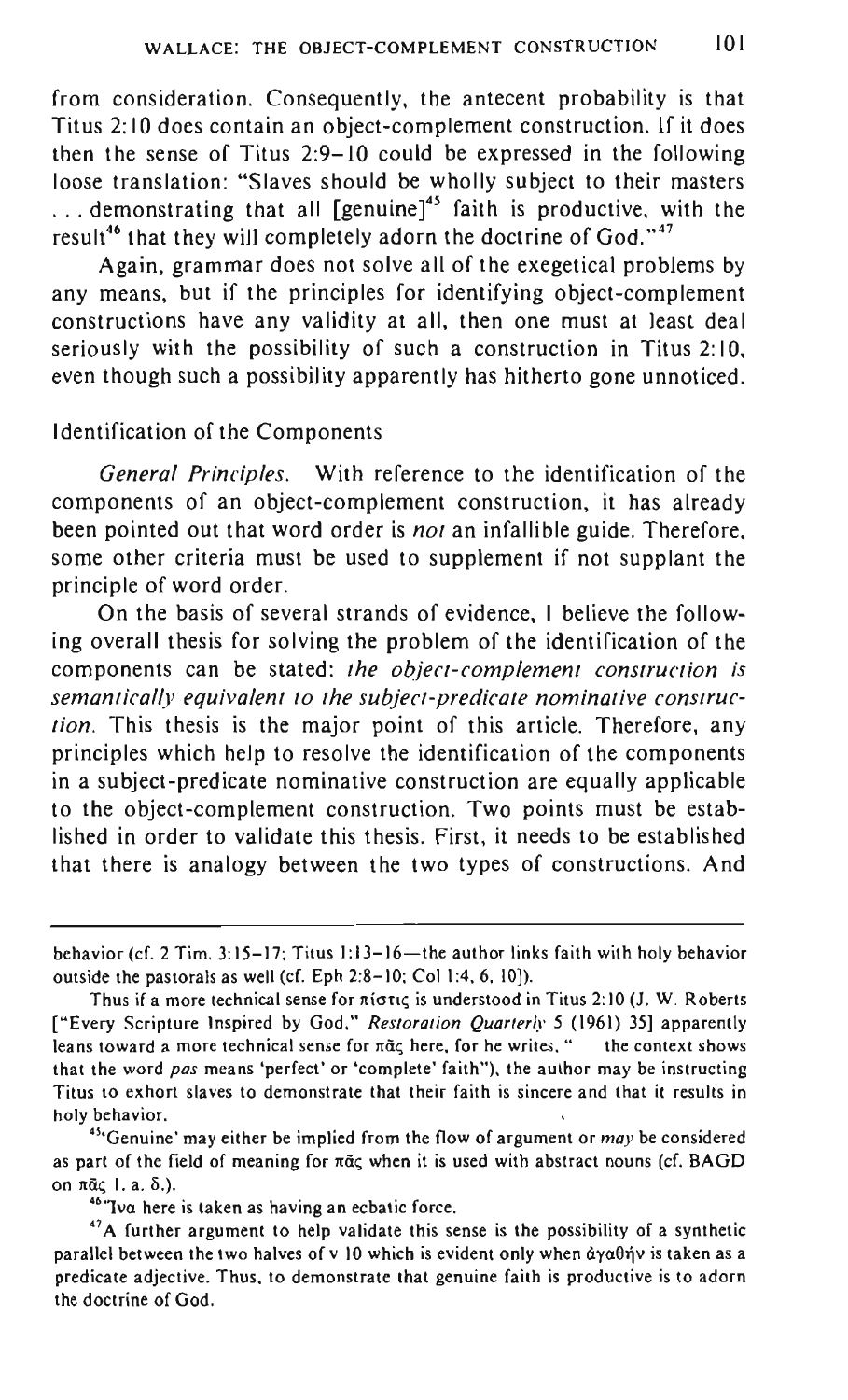second, the thesis needs to be tested on specific object-complement constructions.

The following lines of evidence establish, I believe, that the object-complement construction is semantically equivalent to the subject-predicate nominative construction. (I) By definition, both the complement and the predicate nominative make an assertion about another noun in the same case. (2) The terms used to describe the object-complement construction in most grammars strongly suggest such semantic equivalence. As the reader will recall, it was mentioned earlier that many of the major grammars call this construction an object and *predicate* accusative construction.<sup>48</sup> And Winer goes so far as to call the construction an "accusative of *subject* and predicate [italics mine].<sup> $49$ </sup> (3) The infinitive of the copula occasionally occurs in an object-complement construction, linking this construction to the subject-predicate nominative construction semantically.<sup>50</sup> (4) Many of the verbs which take an object-complement also take a declarative/recitative on clause (and even, occasionally, some other use of one which involves its own subject-predicate nominative clause) in which there is a subject-predicate nominative construction.<sup>51</sup> (5) Occasionally, the manuscripts even vacillate between an object-complement construction and a subject-predicate nominative construction in a  $\delta \tau \iota$ clause,<sup>52</sup> illustrating that the scribes probably considered the two constructions to be semantically equivalent. (6) As several grammars point out, when a verb which takes an object-complement construction in the active is transformed into a passive, the object becomes the nominative subject and the complement becomes the predicate

**4BSee the definition of terms above and n. 8.** 

**4'JWiner,** *Treatise. 285.* 

>OCf. Matt 16:13; Mark 8:27. 29; Luke 9:20; 20:41; 23:2; Acts 5:36; 8:9; 16:5; 17:7; 19:35 (in D); 20:6; 28:6; Rom 1:22; 14: 14; 15:8; 16: 19; I Cor 7:7. 26. 32; 10:20; 2 Cor II: 16; Phil 3:8. etc.

 ${}^{51}$ Cf. John 4:19; 10:34-36 (though a slightly different situation here); 20:31; Matt 21:26- Mark 11:32; Acts 16:3; Rom 8:18; PhiI2:11; etc.

<sup>52</sup>Cf. Rom 10:9 (όμολογήσης ... κύριον 'Iησοῦν in most manuscripts; όμολο- $\gamma$ ήσης... ότι κύριος 'Inσούς in B). We might add here that the biblical authors **occasionally vacillate between the two constructions. For example, Mark 11:32 has a**  mixed construction (object-δτι-predicate nominative: είχον τὸν 'Ιωάννην ὄντως ὅτι προφήτης ήν) which parallels the object-complement in Matt 21:26 (ως προφήτην **exouolv tOY 'Iroavvl1v). In John 10:34-35 there are parallel thoughts in which one is an object-complement and the other is direct discourse (though not directly introduced by a recitative o'n: on Eyw dna' 9EOi Eon, , . Ei EKElvou<; dnEv 8EOU<;. Notice also v 36 in**  which the thought is carried on:  $u\delta\zeta$  του θεού είμι). Cf. also Rom 9:25 and 1 Pet 2:10 **for a similar parallel.**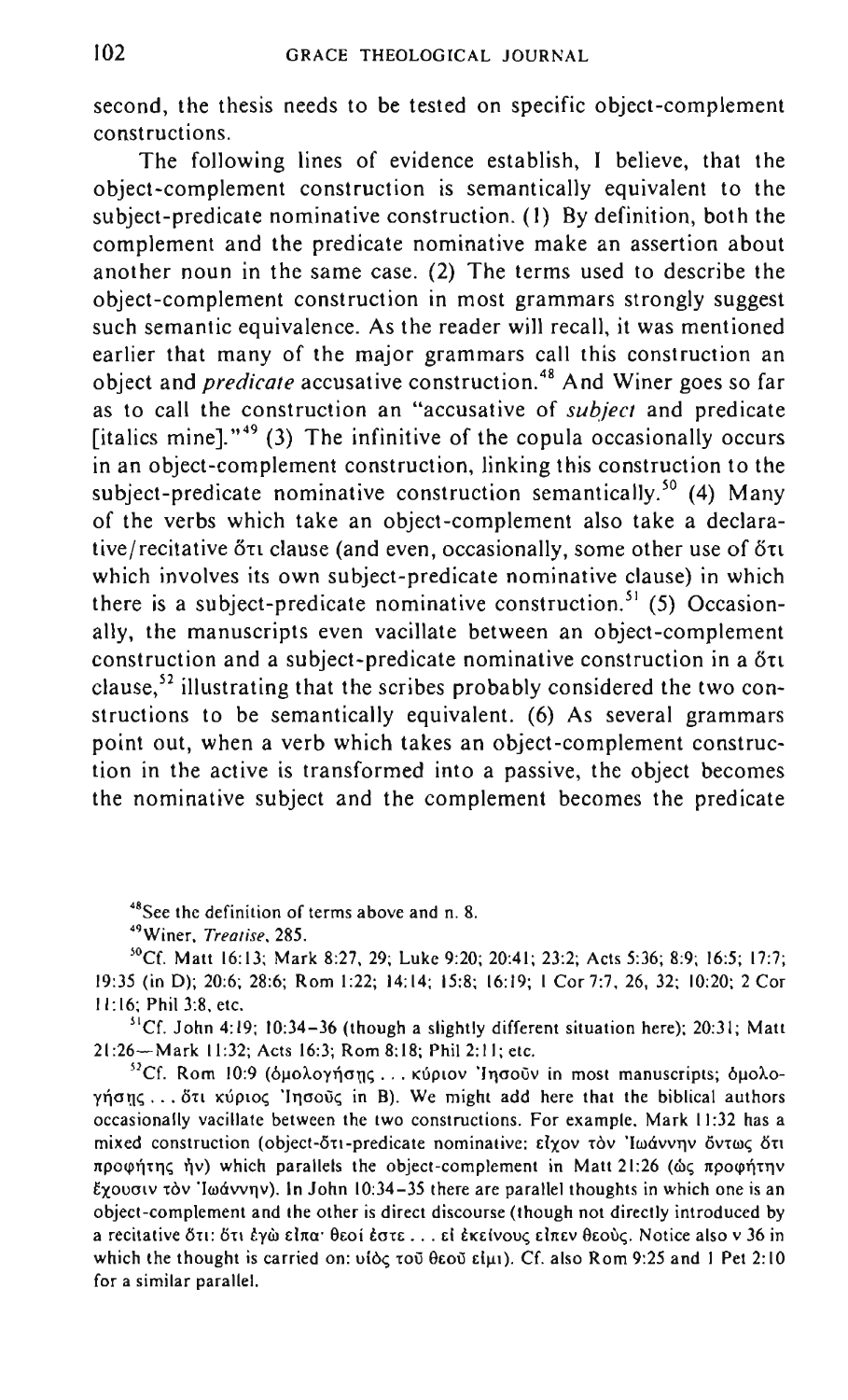nominative.<sup>53</sup> (7) Occasionally, such a passive transform is in a parallel text to an object-complement.<sup>54</sup> (8) "The predicate nom. and the predicate acc. are somet. replaced by  $\epsilon i \epsilon$  w. acc.,"<sup>55</sup> suggesting that both constructions were treated as semantically identical by the biblical and Koine writers. (9) Finally, the few principles which the grammars do mention for distinguishing object from complement are identical with the ones they suggest for distinguishing subject from predicate nominative. 56

Now all of this may seem like a case of linguistic overkill. However, by firmly establishing that the object-complement construction is semantically equivalent to the subject-predicate nominative construction, it is possible to make logical deductions both with regard to the identification of the components and with regard to the semantics of the construction.<sup>57</sup>

Having established that the object-complement construction is semantically equivalent to the subject-predicate nominative construction, principles used in identifying the components in this latter construction can now be applied to the former. Unfortunately, as McGaughy laments, "Although the problem of subject identification . .. appears to be elementary, traditional grammars provide little or no help in solving it."<sup>58</sup> The introductory grammar by Goetchius is a rare exception.<sup>59</sup> Therefore, I will begin with his principles, making

**Def. Robertson,** *Grammar,* **485; Radermacher,** *Grammatik ,* **120; Goodwin and**  Gulick, *Greek Grammar,* 228; Kiihner, *Grammar,* 398. For examples of texts, cf. Matt 21:13; Luke 1:76; 15:21; Acts 1:23; 4:36; 10:5, 18, 32; 11:13; 1 Cor 4:2; 2 Cor 5:3; Gal 2:17; Rev 5:4; etc.

 $^{54}$  For similar texts (though not strictly parallel), cf. Luke 1:13 (καλέσεις τὸ ὄνομα aύτου 'lωάννην), v 59 (εκάλουν αύτο ... Ζαχαρίαν), and 2:21 (εκλήθη το δνομα αύτου 'Iησούς). These may be considered parallel in the sense that the verbage is similar though expressed by two different constructions.

<sup>53</sup>BAGD, s.v., "*elc,*" 230. sec. 8.

**56Normally the only principle mentioned for either construction is that the article**  will be with subject/object, but not with predicate nominative/complement. Goetchius **is a lone exception, giving five principles by which to identify the subject and predicate nominative. Furthermore, he does, via analogy, apply these principles to the object**complement construction (cf. *Language,* 45-46, 142).

<sup>57</sup> Although the exegetical implications are far greater in relation to the semantics of the construction, it is necessary first to establish this semantic equivalence argument **in consideration of the identification of the components.** 

<sup>58</sup> L **C. McGaughy,** *Toward a Descriptive Analysis of* **E1Val** *as a Linking Verb in New Testament Greek* (Missoula: Society of Biblical Literature, 1972) 25.

**590f the more traditional grammars, S. G. Green** *(Handbook to the Grammar of the Greek Testament* [revised ed.; New York: Fleming H. Revell, n.d.] 179) is the only one examined to mention that, besides the fact that the subject will have the article, the subject will often be a pronoun.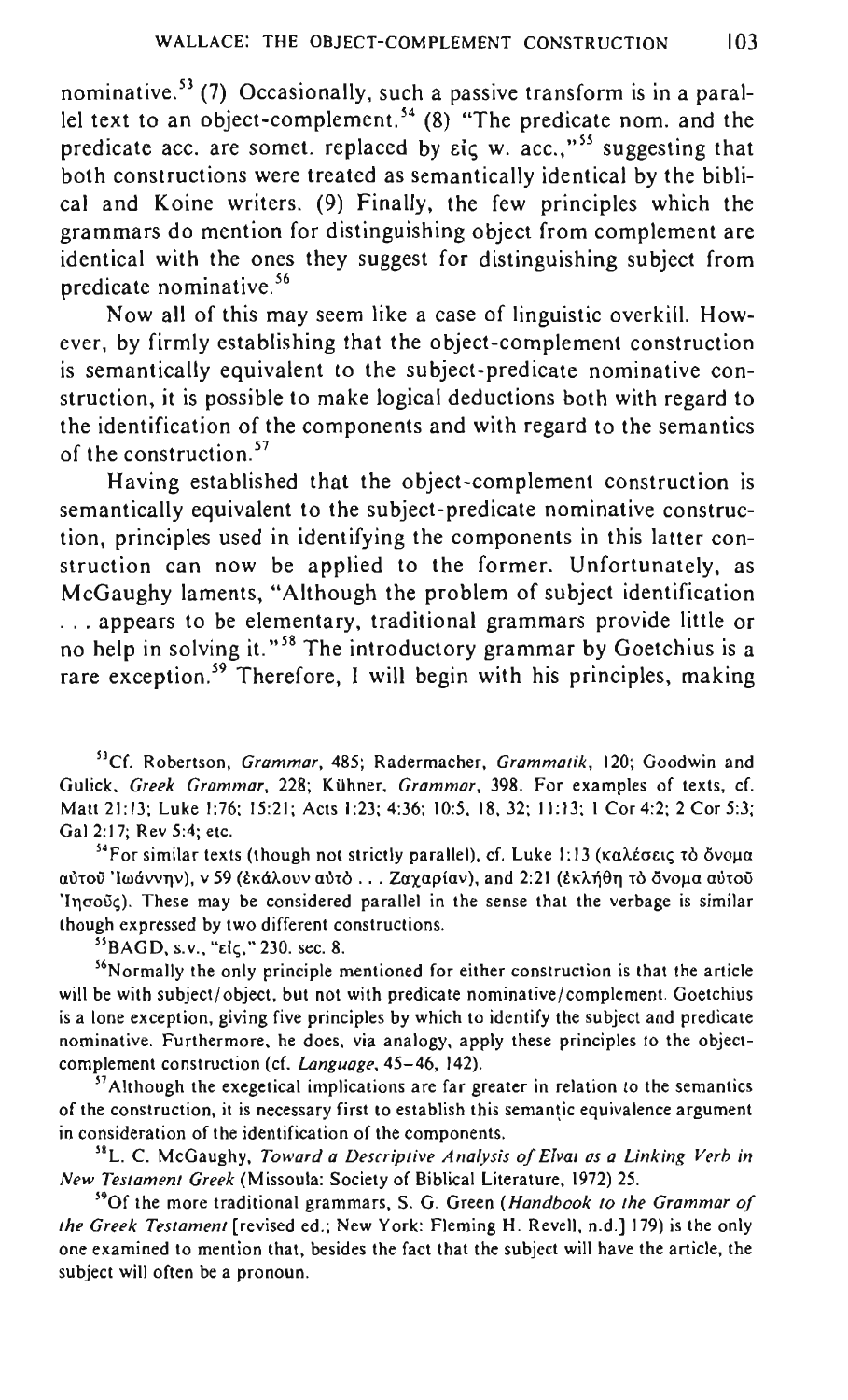## refinements along the way.<sup>60</sup> Goetchius states:

We may lay it down as a general principle that, if two nouns in the nominative case are connected by an equative verb in Greek, the more definite of the two is the subject. Thus:

(a) If one of the two nouns is a *proper name,* it is the subject. .. .

(b) If only one of the nouns has the article, it is the subject. .. .

(c) If both nouns are equally definite (or indefinite), the one which has the narrower reference is the subject. . . .

(d) If one of the two nouns has been referred to in the immediately preceding context, it is the subject. ...

 $(e)$  If an equative verb joins a noun to a pronoun, the pronoun is the subject.  $\ldots$ .<sup>61</sup>

From a pragmatic point of view, only two refinements need to be made of Goetchius' principles. (I) The grid of definiteness vs. indefiniteness is overly simplistic. One should at least bear in mind that this semantic range is not cut and dried. Rather, there is a continuum from indefiniteness to qualitativeness to definiteness.<sup>62</sup> (2) Goetchius apparently does not believe that the subject-predicate nominative construction can sometimes be a convertible proposition.<sup>63</sup> If so, he virtually stands alone among grammarians. <sup>64</sup>

~OFrom a linguistic standpoint, McGaughy's critique of Goetchius' principles is well taken *(Analysis of Elvai*, 29-33; cf. 36-54 for McGaughy's solution). However, from a practical standpoint, Goetchius' treatment *does* solve the problems in most cases.

610oetchius, *Language,* 46.

 $62P$ . B. Harner has ably pointed out the importance of seeing this continuum ("Qualitative Anarthrous Predicate Nouns: Mark 15:39 and John 1:1." *JBL* 92 [1973] 75-87). Perhaps the grid of general to specific might be better nomenclature (so M. Zerwick, *Biblical Greek Illustrated* by *Examples* [Rome: Scripta Pontificii Instituti Biblici, 1963]55).

<sup>63</sup>Goetchius *(Language,* 46) uses 1 John 3:4 as an example of his principle '(c)' with the suggestion that "there are other kinds of lawlessness besides sin." McGaughy *(Analysis of ElVaI,* 32-33) rightly questions Goetchius' use of I John 3:4 in this way: "rule (c) must be questioned since the meaning of 'definite-indefinite' has been shifted from a grammatical to a semantic one. In the example under this rule Goetchius explains that he has chosen  $\alpha$ uaptia as the subject of the sentence because '... there are other kinds of lawlessness besides sin.' In other words. sin is the subject, according to Goetchius, because it is the more definite of the two concepts. If one were to interpret this verse theologically, however. he could argue for just the opposite interpretation on the basis of Goetchius' rule: ή άνομία is the subject because there are other kinds of *sin* besides *lawlessness.* In either case, the point to be noted is that the determination of the subject on the basis of rule (c) is arbitrary and inadmissable. therefore, as a grammatical rule."

<sup>64</sup>Cf. Robertson, *Grammar*, 768; Zerwick, *Biblical Greek,* 56; Harner, "Qualitative Anarthrous Predicate Nouns," 75, 77; el *al.* Robertson *(Grammar,* 769), in fact, uses Goetchius' same proof text (I John 3:4) as an illustration of a convertible proposition!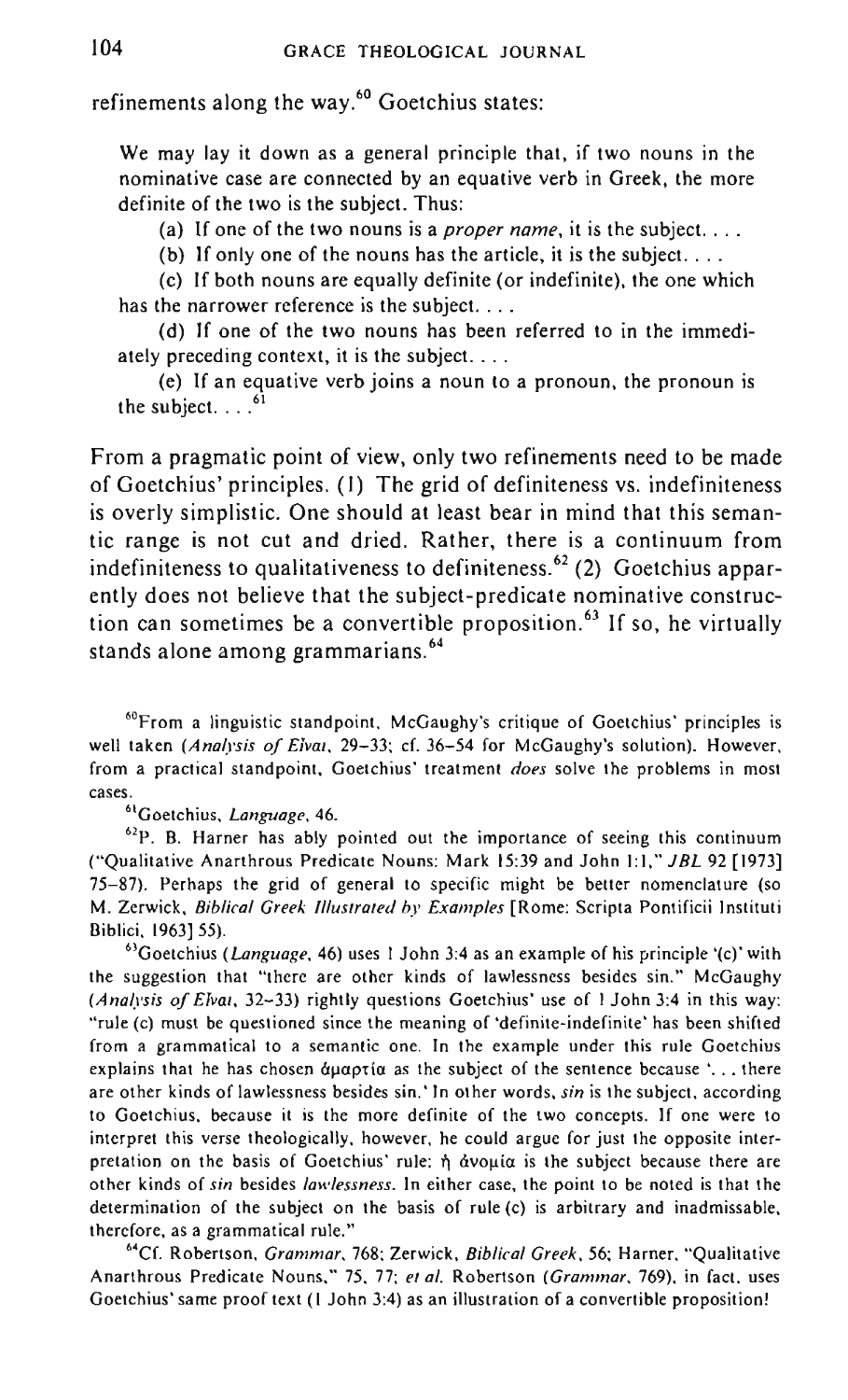As far as the application of these principles to the object-complement construction is concerned, all that needs to be said here is that they are, indeed, valid. Of the more than sixty constructions examined in which the order had been reversed between object and substantival complement, the identification of the object could be positively made in every instance by using these principles.<sup>65</sup> The verification of this is that in only one passage was there even a slight possibility of confusion between the object and complement.<sup>66</sup> Therefore, our examination of the reversed order in object-complement constructions has overwhelmingly confirmed the thesis that the object-complement construction is semantically equivalent to the subject-predicate nominative construction.

*Exegetically Significant Texts.* The only exegetically significant text which is affected by the issue of the identification of the components is also the only one which was slightly ambiguous. But both the context and the fact that one accusative had the article rendered the components in John 5: 18 as clearly identifiable. The text reads πατέρα ΐδιον έλεγεν τον θεόν. It must, of course, be rendered, "he called God his own father," rather than, "he called his own father God."

**65For examples involving a proper noun as the object, cf. Matt 3:9; 21:26; 27:22;**  Luke 3:8; Acts 8:37 (v.I.); 17:7; Rom 10:9; Rev 9:11. For examples involving a pronoun as the object, cf. Matt 14:5; 21:46; Mark 10:6; John 16:2; 19:7, 12; Acts 2:36; 17:22; Rom 4: 17; 2 Cor II: 16; Gal 4: 14; Phil 3: 17; I Pet 3:6; I John I: 10. For examples involving the definite article with the object, cf. Matt 16:13; John 8:41; Phil 2:6; Heb 7:24; 11:26; Jas 5:10; I Pet 1:17; 2:16.

**I would also suggest that this analogy between the object-complement and subject**predicate nominative constructions is valid in distinguishing the subject of an infinitive from a predicate accusative. Thus, whereas H. R. Moeller and A. Kramer ("An Overlooked Structural Pattern in New Testament Greek," *NovT* 5 [1962] 27) argue for word **order as the normal guide when one is faced with "two consecutive case substantives constructed with an infinitive," when such a construction also involves an objectcomplement, there is a better semantic approach than mere word order. Perhaps the principles for distinguishing subject from predicate nominative are even valid for** *all*  **seventy-seven infinitival constructions examined by Moeller and Kramer (and would**  thus supplant their word order principle which, at bottom, strikes me more as a **phenomenological approach than a semantic one).** \

<sup>66</sup> I.e., in all but one text (John 5:18) the considerations of *sense* determined what **was object and what was complement. In all of these the 'rules' coincided with the obvious sense of the passage. John 5: 18 was the lone exception for, apart from these**  'rules,' one could conceivably see *natépa* as object and tov θεόν as complement. **However, in light of the overall context, such a meaning would be absurd. And even if the context had been ambiguous. since the validity of the 'rules' has been established in all other reversed order constructions, such grammatical evidence would be wholly on**  the side of taking πατέρα as complement and τὸν θεόν as object.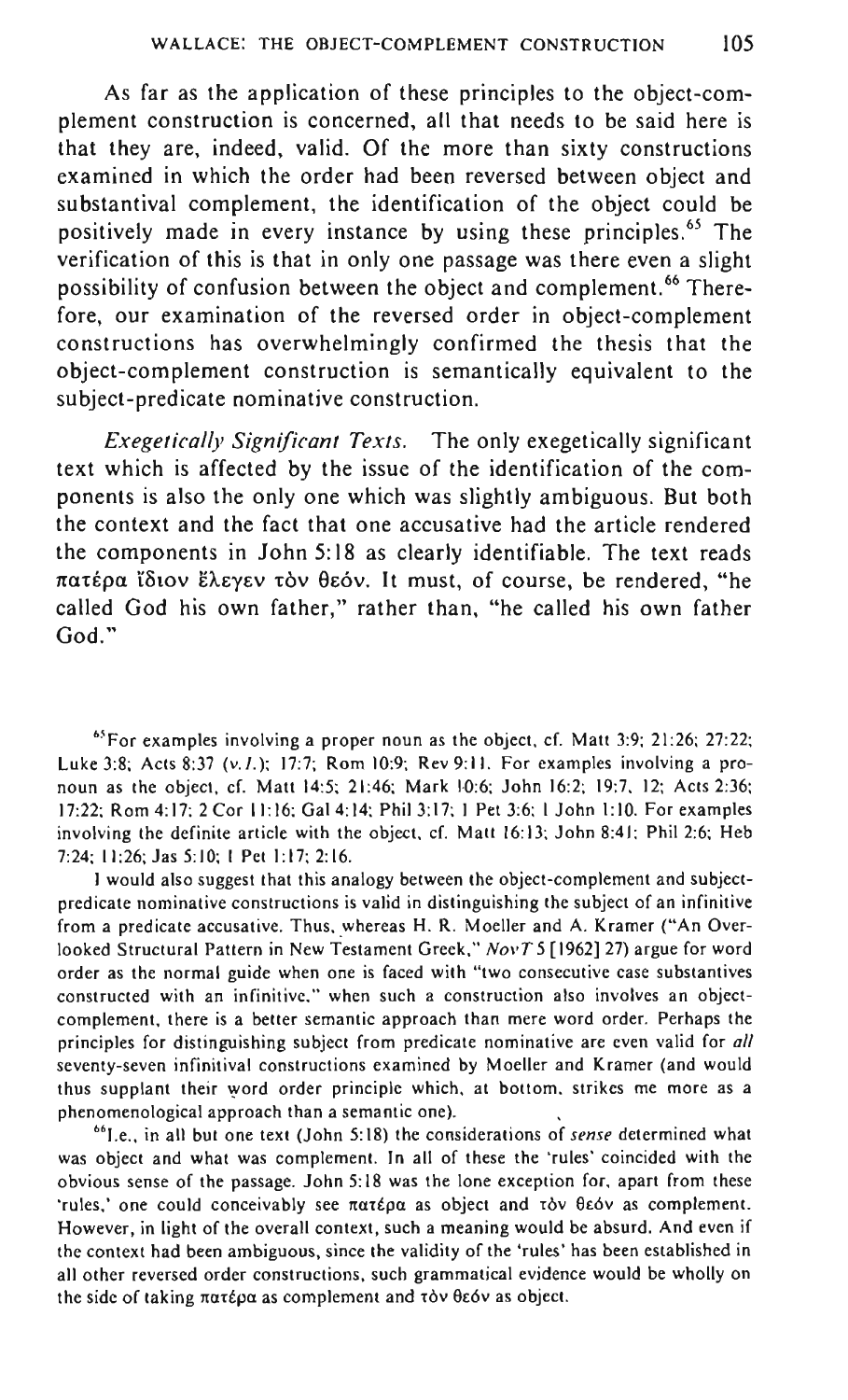## The Semantics of the Construction

*General Principles.* With reference to the semantics of the construction, the main question has to do with the difference in force between the order object followed by complement and the order complement followed by object. In order to resolve this issue, one can start with the established thesis that an object-complement construction is semantically equivalent to a subject-predicate nominative construction.

Specifically, a "rule" developed by E. C. Colwell comes into consideration here. In an article in *JBL* in 1933, Colwell stated the following rule: "Definite predicate nouns which precede the verb usually lack the article."<sup>67</sup> He went on to point out that "a predicate nominative which precedes the verb cannot be translated as an indefinite or a "qualitative" noun solely because of the absence of the article; if the context suggests that the predicate is definite, it should be translated as a definite noun ... "<sup>68</sup> The implication from this study is that to the extent that Colwell's rule is applicable to predicate nominatives it is equally applicable to predicate accusatives. But before making the transfer from nominative to accusative, a warning is in order. Colwell's rule has been abused almost from the time it was penned. Most grammarians and exegetes have assumed the *converse*  of Colwell's rule to be equally true, namely, that anarthrous predicate nominatives which precede the copula will usually be definite. But such is not the case, as Harner<sup>69</sup> and Dixon<sup>70</sup> pointed out. Suffice it

<sup>67</sup>E. C. Colwell, "A Definite Rule for the Use of the Article in the Greek New Testament," J *BL* 52 (1933) 20.

 $^6$ <sup>8</sup><sup>8</sup>

<sup>69</sup> Harner, "Qualitative Anarthrous Predicate Nouns," 75-87.

 $70$  p. S. Dixon, "The Significance of the Anarthrous Predicate Nominative in John," (unpublished Th.M. thesis; Dallas Theological Seminary, 1975). Dixon illustrates the illegitimate application of the converse of Colwell's rule: "The rule does not say: an anarthrous predicate nominative which precedes the verb is definite. This is the converse of Colwell's rule and as such is not a va1id inference. (From the statement 'A implies B.' it is not valid to infer'S implies A.' From the statement 'Articular nouns are definite,' it is not valid to infer 'Oefinite predicate nominatives are articular.' Likewise, from the statement ·Definite predicate nominatives preceding the verb are anarthrous,' it is not valid to infer 'Anarthrous predicate nominatives preceding the verb are definite.')," (pp. 11-12).

The problem, methodologically speaking, is that Colwell began his study with a semantic category (definite predicate nominatives which precede the verb) rather than a structural category (anarthrous predicate nominatives which precede the verb). This problem was compounded by the fact that Colwell assumed definiteness in certain passages (e.g., John 1:1) which were highly debatable. Both Harner and Dixon began with structural categories and determined the semantic range of such. Their conclusions were virtually identical: anarthrous predicate nominatives which precede the verb are usually qualitative (cf. Harner, "Qualitative Anarthrous Predicate Nouns," 87; Dixon, "Anarthrous Predicate Nominatives," 54-55).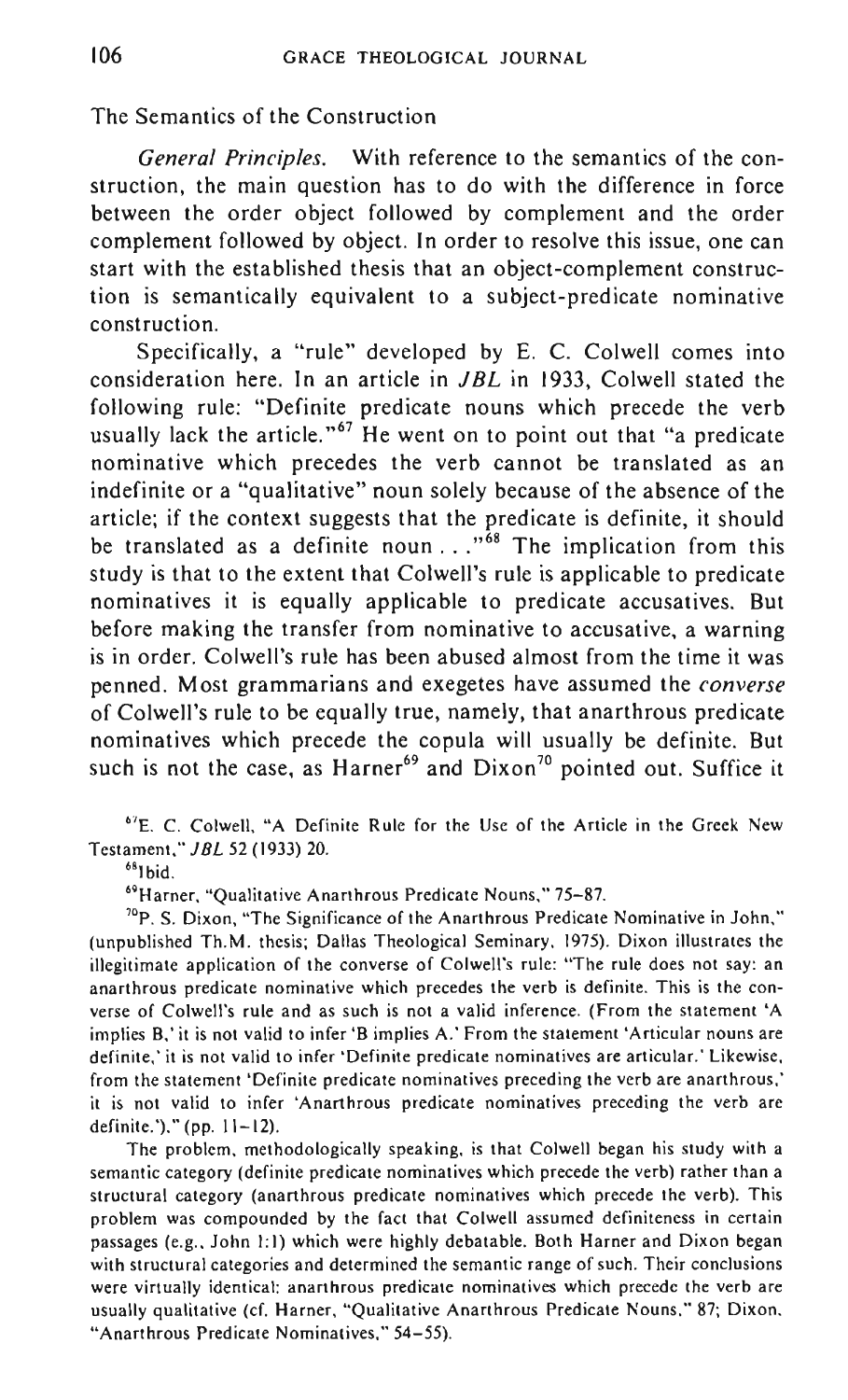to say here that anarthrous pre-copulative predicate nominatives will fall within the semantic range of qualitative-definite<sup> $71$ </sup> and anarthrous post-copulative predicate nominatives will usually fall within the semantic range of qualitative-indefinite.<sup>72</sup>

Unfortunately, the application of Colwell's rule to the objectcomplement construction is severely hampered by the fact that (I) the infinitive of the copula does not usually occur and (2) when it is present, the complement usually follows the verb.<sup>73</sup>

However, there is a further implication derived from Colwell's study which may prove beneficial to the issue at hand. I have discovered that, as a general rule, in verbless sentences, when the predicate nominative precedes the subject it has the same semantic range as though it had preceded a verb.<sup>74</sup> Thus, by analogy, when an

<sup>71</sup>Cf. Harner, "Qualitative Anarthrous Predicate Nouns," 75-87 and Dixon, "Anar**thraus Predicate Nominatives," 31-53, 54-55. As well, from my cursory observation of**  this phenomenon in the entire NT, 1 would agree substantially with their conclusions **(allowing for a somewhat higher percentage of definite predicate nominatives), noting that 1 have not discovered one** *clear* **example of an indefinite pre-copulative anarthrous predicate nominative. (The implication** of this **for John 1:1, then, is still that, on gram**matical grounds, the translation of θεός ήν ό λόγος as "the Word was *a* god" is **inadmissable.) The passages in the NT which contain an anarthrous pre-copulative**  predicate nominative that 1 have discovered thus far are: Matt 4:3. 6; 5:34, 35 (twice); 12:8, 50; 13:39 (twice); 14:26, 33; 23:8, 10; 27:40, 42, 54; Mark 2:28; 3:35; 6:49; II: 17. 32; 12:35; 14:70; 15:39; Luke 4:3, 9, 22; 5:8; 6:5; 11:48; 22:59; 23:6; John 1:1,12,14,49; 2:9; 3:4, 6 (twice), 29; 4:9, 19; 5:27; 6:63 (twice), 70; 7:12; 8:31. 33, 34, 37, 39, 42, 44 (twice), 48, 54; 9:5, 8,17,24,25,27,28,31; 10:1,2.8.13,33.34,36; 11:49,51; 12:6. 36,50; 13:35; 15:14; 17:17; 18:26,35,37 (twice); 19:21; Acts 3:15; 7:26, 33, 52; 9:15; 10:27,36; 13:33; 16:3, 17 (v.I.). 21, 37; 22:27, 29; 23:6, 27; 28:4; Rom 1:9; 13:4 (twice), 6; 14:23; I Cor 1:18 (twice); 2:14; 3:16, 19; 4:4,16; 6:15,16,19; 11:3 (twice); 2 Cor 1:24; 2:15; 6:16; 11:22 (thrice), 23; Gal 3:29; 4:1, 25. 28; 5:4; Phil 2:13; I Thess 5:5; I Tim 6:2, 10; Heb 1:5,10; 3:6; 5:5,13; 9:15; 11:16; Jas 1:27; 2:23; 4:4; 5:17; 1 John 1:5; 2:2, 4; 4:8; and Rev 17:4; 21:22.

**72Cf. Harner, "Qualitative Anarthrous Predicate Nouns," 76.** 

<sup>23</sup>It should be noted here that the verb which takes the object-complement con**struction only introduces the construction but does not playa part in the semantic equivalence of this construction with the subject-predicate nominative construction. Therefore, its position is inconsequential with regard to the semantic range of the**  substantival complement (ef., e.g., Mark 11:17 and Luke 19:46; 1 Cor 9:5).

**74When an anarthrous predicate nominative stands before the subject, it will either**  be qualitative or definite. This is apparently due to the fact that (I) had the verb been **present, it more than likely would have come after the predicate nominative (thus approximating the semantic range of the anarthrous pre-copulative predicate nominative), and (2) by placing the predicate nominative before the subject, an author is mak**ing the predicate nominative emphatic (cf. BDF, 248) and if emphatic, then by the **nature of the case, it is moving toward the semantic range of qualitative-definite and away from the semantic range of indefinite-qualitative (since it is difficult to conceive of an indefinite predicate nominative being emphasized, though not entirely impossible).** 

**A few illustrations ought to suffice. In John 4:24 Jesus says to the woman at the**  well, πνεῦμα ὁ θεός. The anarthrous predicate nominative comes before the subject and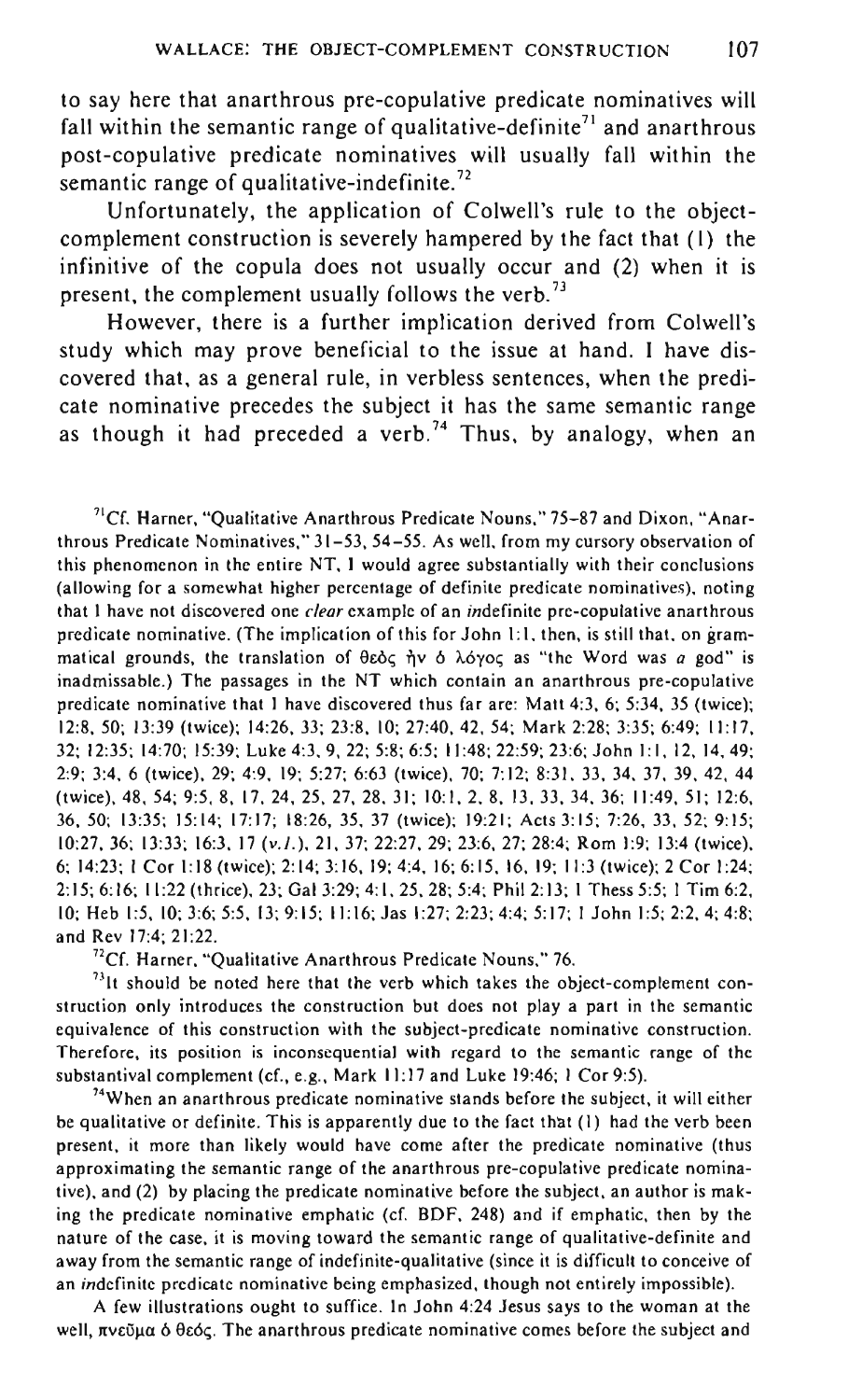anarthrous complement precedes the object, it will fall within the semantic range of qualitative-definite. And when an anarthrous complement follows the object, it will tend to fall within the semantic range of qualitative-indefinite.

For example, when Jesus is called  $\theta$   $\delta$   $\epsilon$   $\theta$   $\epsilon$   $\delta$  $\theta$  $\theta$  $\alpha$  $\delta$  $\alpha$   $\beta$   $\alpha$   $\beta$   $\alpha$   $\beta$   $\alpha$   $\beta$   $\alpha$   $\beta$   $\alpha$   $\beta$   $\alpha$   $\beta$   $\alpha$   $\beta$   $\alpha$   $\beta$   $\alpha$   $\beta$   $\alpha$   $\beta$   $\alpha$   $\beta$   $\alpha$   $\beta$   $\alpha$   $\beta$   $\$ object-complement construction, either ui6v is anarthrous and precedes the object (as in John 19:7), or it is articular and follows the object (as in Matt 16:13). When this is compared with the subjectpredicate nominative constructions, the same pattern emerges. Thus, in John 10:36 vióc is anarthrous and it precedes the verb, while in John 20:31 and 1 John 5:5 it is articular and it follows the verb.<sup>75</sup>

*Exegetically Significant Texts.* There are literally scores of exegetically significant passages which are affected by the issue of the semantics of the object-complement construction.<sup>76</sup> However, one passage in particular holds some interest for me. In Rom 10:9 there is, apparently, a soteriological-christological confession: εάν δυολογήσης έν τω στόματι σου κύριον 'Inσούν... σωθήση. Not only is this passage exegetically significant, but it serves as an ideal model text to illustrate the validity of *all three* issues related to the objectcomplement construction. Therefore, this passage will be approached one issue at a time.

there is no verb. Here, despite the *KJV*'s rendering, πνεῦμα is most certainly qualita**tive, stressing the nature or essence of God. In Phil 2:11 Paul proclaims that κύριος** 'Iησούς Χριστός ("Jesus Christ is Lord"). Here, as in John 4:24, there is no copula **and the anarthrous predicate nominative precedes the subject. In light of the allusion to**  Isa 45:23, it is most probable that  $x \circ \rho \circ \sigma$  should be taken as definite ("the Lord"). In **the least. it should be taken as qualitative, not indefinite. By the use of parallel passages**  it is possible to confirm the semantic equivalence a bit further. Phil 1:8 reads  $\mu\acute{\alpha}$ ptu $\zeta$ γάρ μου δ θεός. Rom 1:9 reads μάρτυς γάρ μου έστιν δ θεός. The force of the two **constructions appears to be identical, though only in one is the verb present. However. in both constructions the predicate nominative precedes the subject. Rom 10:4 reads**  τέλος γάρ νόμου Χριστός in which the sense is most probably, "Christ is *the* end of the law." Cf. also Mark 13:8 and I Thess 4:6 for other examples.

**'J3For other texts which seem to demonstrate this analogy, cf. Matt 21:26 with**  Mark 11:32 (in which the construction in Matt 21:26 is a reversed order objectcomplement and the construction in Mark 11:32 approximates an anarthrous precopulative predicate nominative [see discussion in n. 52]); I Pet 1:17; John 19:7 with **Matt 26:63. For examples of the semantic range of qualitative-indefinite for a comple**ment which follows the object, cf. Mark 12:23 (note that  $\bar{\epsilon}$ oyov αύτήν γυναϊκα ["they **had her as** *a* **wife"] is parallel to the subject-predicate nominative construction in the first part of the verse: tivoc; autrov EO-tat YUV'll ["for which of them shall she be** *a*  wife?"]); John 10:33 (in which both  $\delta v \theta \rho \omega \pi o \varsigma$  and  $\theta \epsilon \delta v$  are apparently qualitative, stressing the nature or essence of Jesus); Luke  $20:43$  (=Acts 2:35 and Heb 1:13); Acts 26:28; Rev 3: 12.

<sup>76</sup>Cf., e.g., Matt 10:25; 22:43, 45; Mark 12:37; Luke 20:6, 41; 23:2; John 4:46; 5:18; 10:33, 35, 36; 19:7; Acts 2:36; 13:23; 14:5; 17:7; 28:6; Rom 2: 19; 2 Cor 4:5; Phil 2:6. II; 2 Thess 2:4; 1 Pet 1:17; 2:3 (v.I.); 3:6, 15; 1 John 1:10 and 5:10 (cf. John 8:44).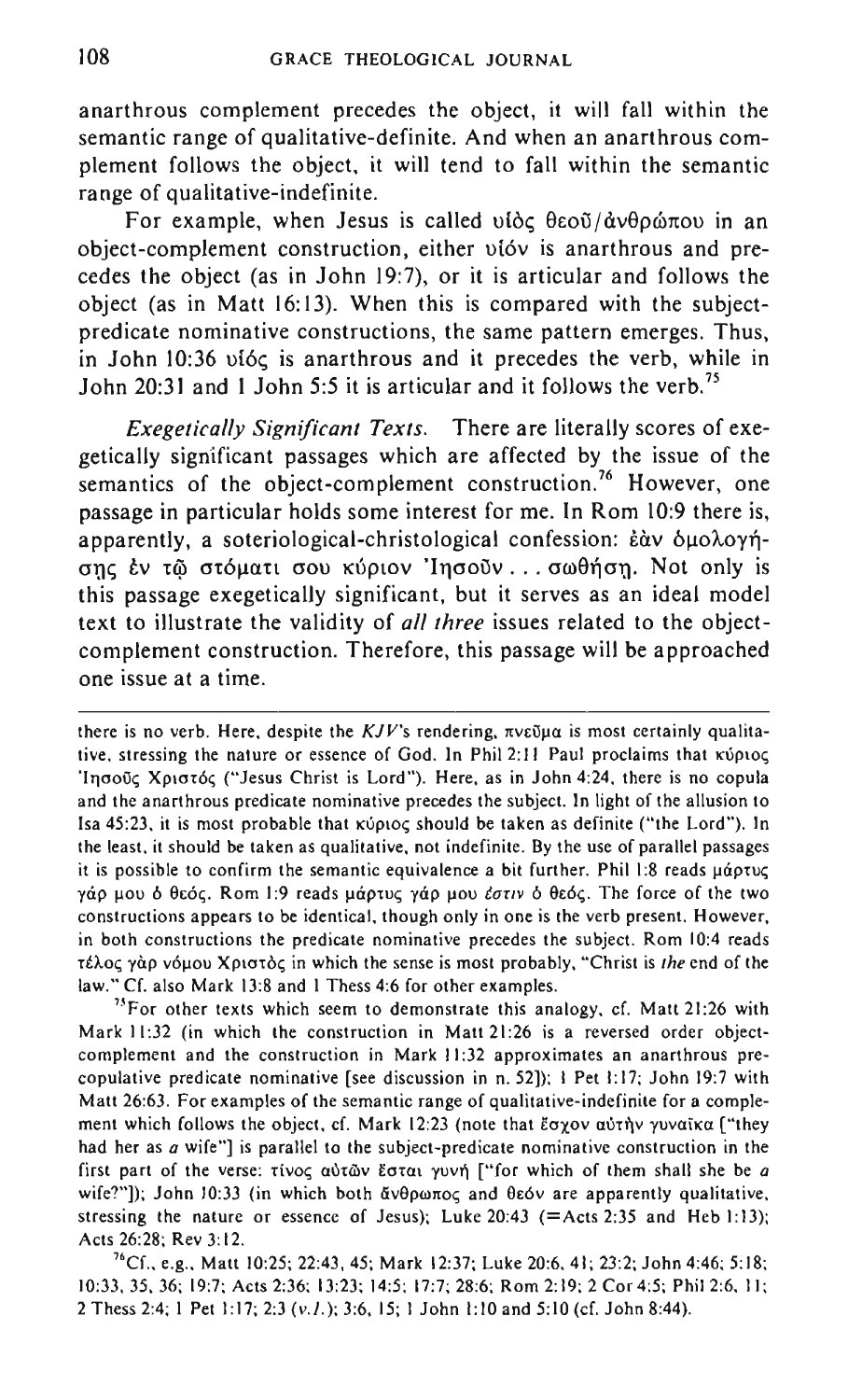(I) The first question that needs to be asked here is, Is this an object-complement construction? In answer to that, note that it meets all three of the principles used in identifying an object-complement construction: (a)  $\delta$ μολογέω is used elsewhere with the objectcomplement construction;<sup>77</sup> (b) there are several clear instances of an object-complement construction involving two anarthrous nouns, thus affording a parallel to this text;<sup>78</sup> and (c) not only are there no contextual factors barring the object-complement from consideration here, but there are in fact compelling factors to argue in its favor.<sup>79</sup> Consequently, the antecedent probability is extremely high that this construction is, indeed, an object-complement.

(2) The next question involves the identification of the components. The analogy of the subject-predicate nominative construction indicates that the proper noun, Ingouy, must be the object and κύριον its complement.

(3) Finally, the semantics of the construction needs to be examined. Specifically, what is the meaning of KUPLOV here? Because it precedes the object, it has already been established that it falls within the qualitative-definite range. If qualitative, then the meaning is probably "master." If definite, then the meaning is more likely "Yahweh" (i.e., "the Lord").<sup>80</sup> I believe that the meaning "Yahweh" is probably what is meant here. In support of this are the following lines of evidence.

(a) From my count, there are five other passages in which the assertion is made that Jesus Christ is Lord (i.e., KUpIOC is not in simple apposition with 'Inσοῦς/ Χριστός, but the two are in a predicate relation). In Col 2:6, the most dubious example, the text reads παρελάβετε τον Χριστον Ίησοῦν τον κύριον. This may be read, "you received Christ Jesus the Lord" (a statement in which no predication is made), or "you received Christ Jesus [as] the Lord" (an object-complement construction). If the construction is an objectcomplement, it is not insignificant that, although the complement

"Cf. John 9:22; I John 4:1; 2 John 7. Curiously, Robertson only admits these, ignoring Rom 10:9 (480), *contra* BDF (86).

'"Cf. Luke 23:2; 2 Cor 5:4; Jas 1:2; Rev 9: II.

<sup>79</sup> Although the force of  $\delta$ uo $\lambda$ oy $\epsilon$ ω is most compelling on the side of an objectcomplement, I found the Douay and *KJV* to deny the construction here; and of the **modern texts examined, I found the same error curiously enough ·preserved' only in**  the *New KJV.* 

<sup>80</sup>The qualitative idea, of course, would stress more what he does rather than specifying who he is (cf. 1 Pet 3:6). A definite **KUPLOV** would probably have a *par excellence* **force to it. Thus. by implication, since Yahweh is the one who deserves the**  name "Lord" above all others. Yahweh could well be implied by a definite Kupiov.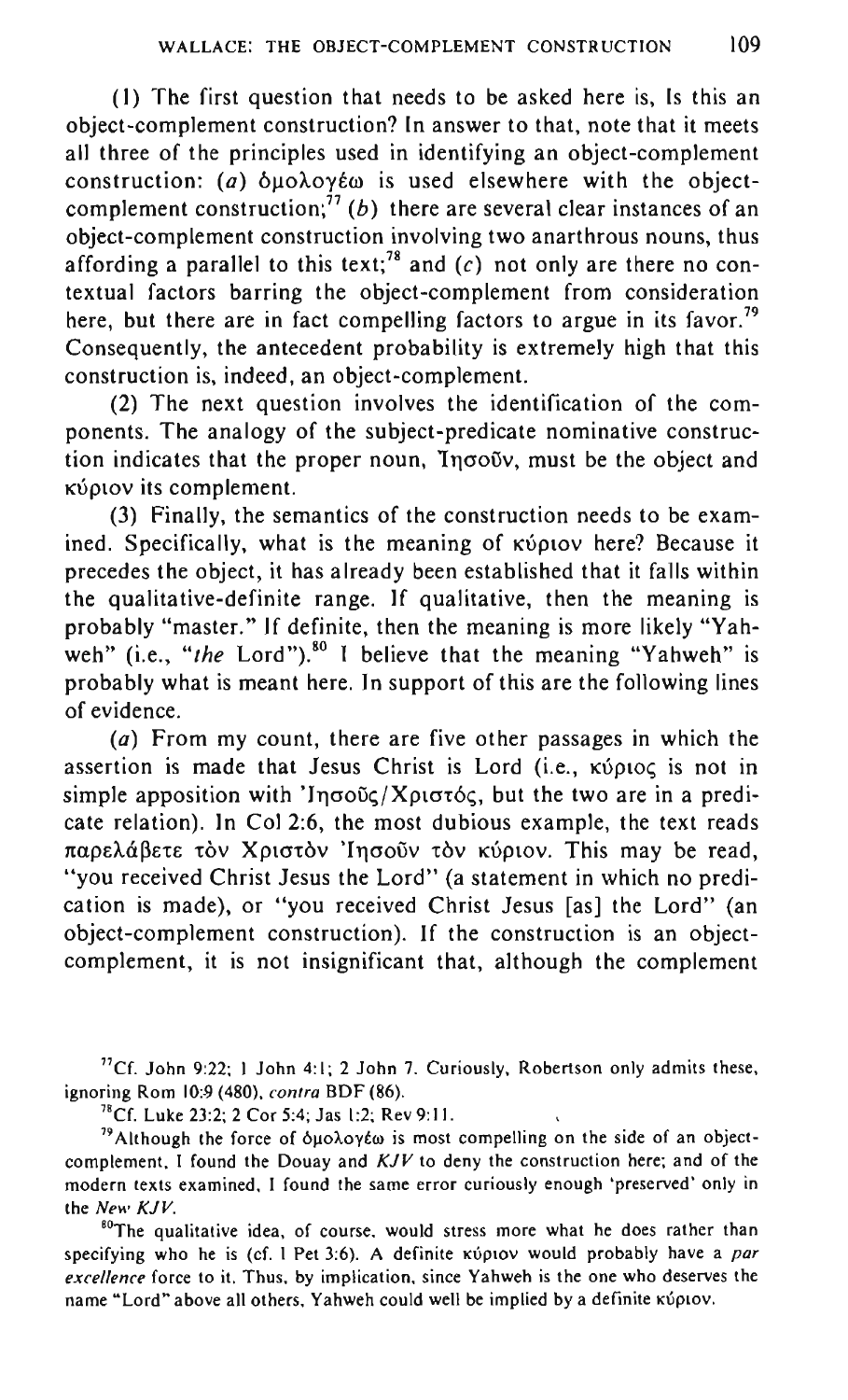( $x\acute{v}$ ptov) follows the object ( $X\rho(\sigma\acute{\sigma}\acute{o}v)$  'Ingo $\ddot{\sigma}v$ ), it too has the article.<sup>81</sup> 2 Cor 4:5 records the apostle's proclamation:  $\kappa$ noύσσομεν ... Xριστόν  $'$ Ingo $\tilde{\sigma}$  iv Kuptov. Since Paul has placed the complement (Kv $\rho$ tov) after the object (X $\rho$ ιστόν 'Inσοῦν), and has not added the article, this could be an exception to the suggestion made here about Rom 10:9 (i.e., it seems, by the grammatical principles laid down, that Paul is only declaring Christ to be master here, not Yahweh). But the context makes it clear that the author's emphasis is indeed that Christ is master, without reference to his deity, for the apostle goes on with the mildly antithetic parallel: κηρύσσομεν ... εαυτούς δε δούλους. Therefore, this text in no way nullifies the proposal for Rom 10:9. In I Cor 12:3 the apostle puts up the challenge:  $\partial \delta \delta \epsilon i \zeta \delta \delta \nu \alpha \tau \alpha \epsilon i \pi \epsilon \delta \nu'$ Kύριος 'Inσοῦς εί μὴ ἐν πνεύματι άνίω. There is dissension among the Greek witnesses, with several of the key Western and Byzantine texts converting this into the accusative (and hence, an objectcomplement construction). But even in these manuscripts, the order is the same.<sup>82</sup> These three texts, in the least, do not argue against the view of Rom 10:9 suggested here. In the first text (Col 2:6), the complement followed the object and was articular; in the second (2 Cor 4:5), though the complement was anarthrous, it was argued that Paul's emphasis was on Christ as master, not as Yahweh; and in the third (I Cor 12:3), the statement and word order were parallel to Rom 10:9.

There are two other texts, however, which make a substantial contribution to this discussion. In one, Phil 2:1 I, a subject-predicate nominative construction is in a ött clause (εξομολογήσηται ότι  $\kappa$ ύριος 'lησοῦς Χριστός); in the other, l Pet 3:15, there is a probable object-complement construction introduced by άγιάζω (κύριον δε τον Xριστὸν ἀγιάσατε). In both of these texts, there is an allusion to the OT and specifically to Yahweh himself (Isa 45:23 and 8: 13 respectively).<sup>83</sup> Thus, in the two parallel passages where the  $\kappa\psi\rho\iota o\varsigma$  clearly

**<sup>81</sup>This. of course, is in keeping with Colwe])'s rule which asserts that a definite predicate nominative will either lack the article and precede the verb or have the article**  and follow the verb (or, in this case, the object).

<sup>82</sup>This text is in reality parallel to Rom 10:9 for it too makes a particular con**fession the test of faith. Rom 10:9 should be the basis for interpreting I Cor 12:3.**  rather than vice versa, because the evidence for 1 Cor 12:3 is far more scanty than in **the Romans text.** 

 ${}^{83}$ Isa 45:23 reads, כי־לי תכרע כל־כרך תשבע כל־לשון (cf. vv 21-22 for the identification of the speaker as God [v 22--'N'), i.e., Yahweh [v 21--mm]), and the LXX translates, δτι έμοι κάμψει παν γόνυ και εξομολογήσεται πασα γλώσσα τω θεώ. Paul quotes this text in Rom 14: **II** with reference to God and alludes to it in Phil 2: **II**  with **reference to Jesus. Isa 8:13 reads, את־יהוה צבאות אתו (LXX: κύριον αύτὸν 6:yuxcrutB). (Note that the direct object marker nN makes possible an object-complement**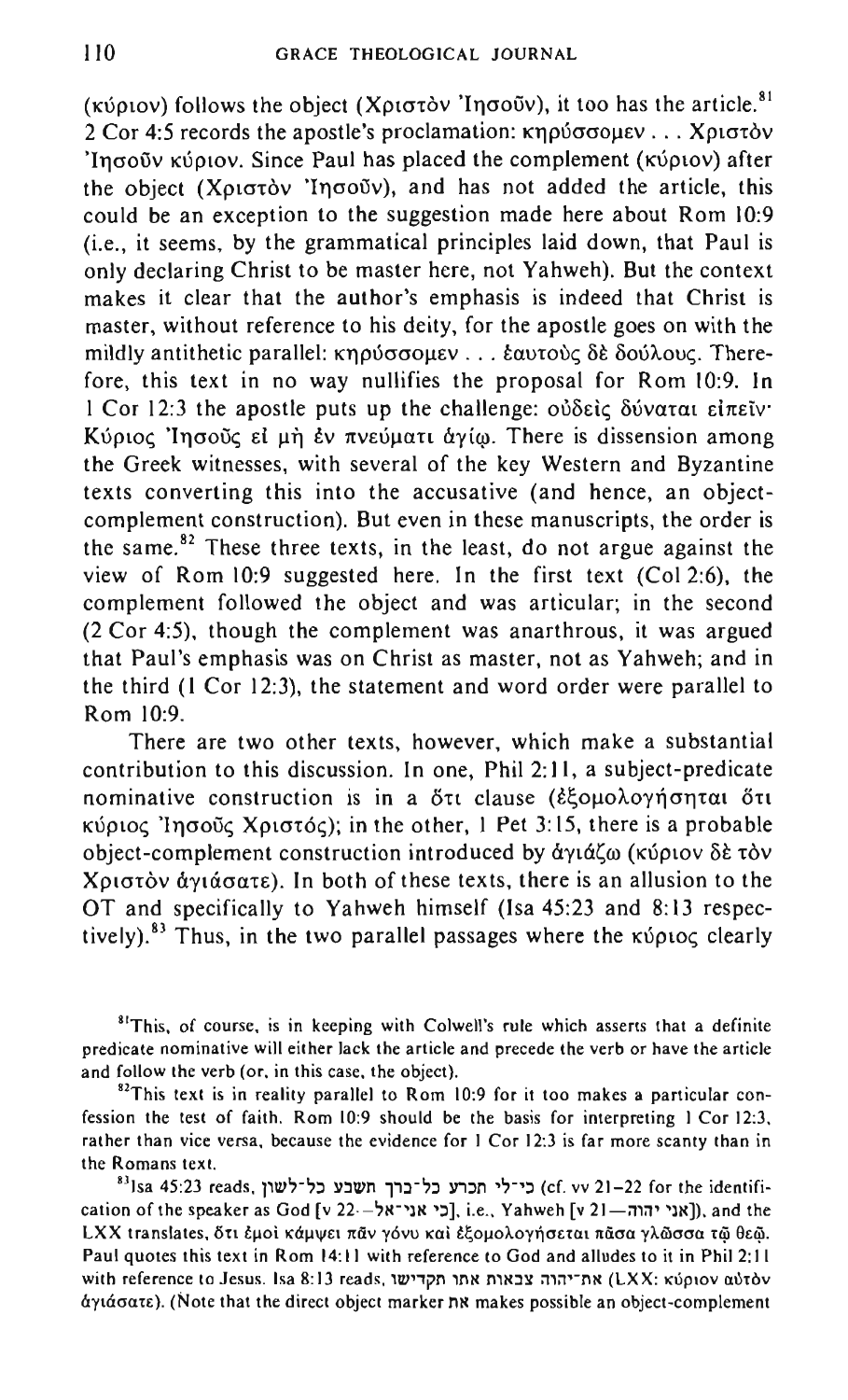refers to Yahweh, even though this predicate noun is anarthrous, the biblical author places it before the object/subject to indicate that it is definite. Apparently, not only was the article unnecessary, but the reversed order seems to be the 'normal' way to express the idea that κύριος is definite.<sup>84</sup>

(b) Codex Vaticanus strays from the pack in Rom 10:9, changing the object-complement to a subject-predicate nominative construction following  $\delta \tau$ . If the preceding argument has any validity at all, then the variant only strengthens the view that **KUPIOU** is equivalent to Yahweh here.

(c) Finally, Paul continues his message in  $v$  13 by adding a quote from Joel 3:5, "Everyone who calls upon the name of the Lord shall be saved." The Hebrew text of Joel 3:5 has יהוה for 'Lord' here. In vv 11 and 12 of Rom 10, Christ is still clearly in view; thus, to suggest that Kupiou refers to the Father ignores the obvious connection Paul is making here: to confess that Jesus is Lord is to confess that he is *the* Lord of v 13. If so, then the confession is of Jesus as Yahweh.

#### CONCLUSION

The object-complement construction can be profitably put through the structure-semantics grid. Three issues with respect to this construction were raised in this study: (I) the identification of the construction, (2) the identification of the components, and (3) the semantics of the construction. With reference to the identification of the construction, three principles were suggested:  $(a)$  the verb related to the construction must be able to take an object-complement, (b) the specifics of the structure in question must have parallels in positively identified object-complements, and  $(c)$  there must be strong contextual overrides to *prevent* one from so tagging such a construction.

Under the heading of the identification of the components the major thesis of the paper was stated, namely, the object-complement construction is semantically equivalent to the subject-predicate nominative construction. Hence, the guidelines for one are guidelines for the other-both with reference to the identification of the components and with reference to the force of the construction semantically.

construction in the Hebrew; the Greek is very clear. Elsewhere in the LXX, αγιάζω takes an object-complement [cf. Exod 29:1 and 30:30 and the discussion of these texts in n. 32].)

<sup>&</sup>lt;sup>84</sup>lt is possible that the article was not added to  $\kappa$  proces in order to distinguish the subject/object from the predicate noun.